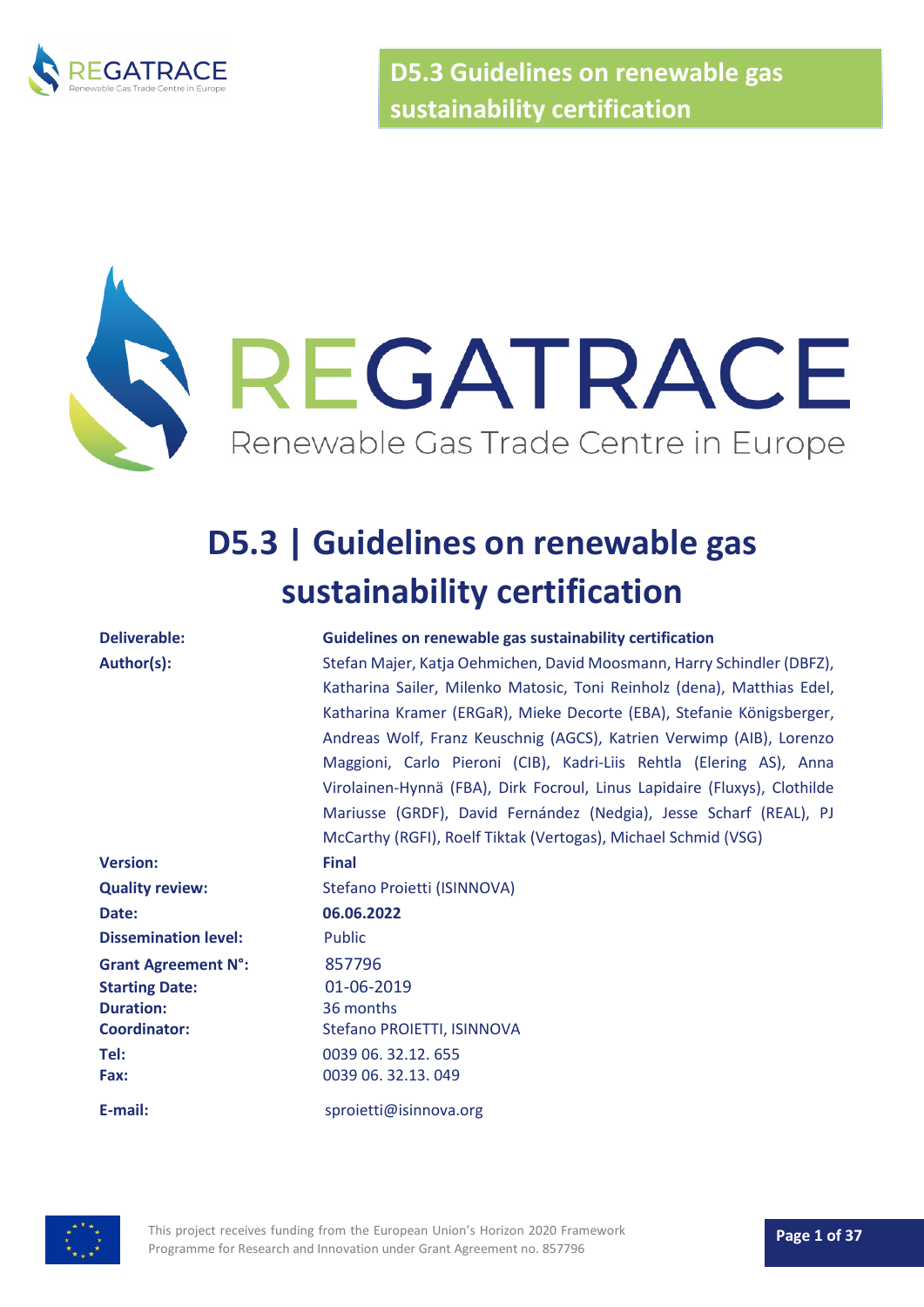

## **Table of Contents**

| $\mathbf 1$    |                 |                                                                                              |  |
|----------------|-----------------|----------------------------------------------------------------------------------------------|--|
|                | 1.1             |                                                                                              |  |
|                | 1.2             |                                                                                              |  |
| $\overline{2}$ |                 |                                                                                              |  |
| 3              |                 |                                                                                              |  |
|                | 3.1             |                                                                                              |  |
|                | 3.2             |                                                                                              |  |
| 4              |                 | Current challenges associated with the sustainability certification of renewable gases  11   |  |
|                | 4.1             | Methodology issues related to the defined criteria and requirements for renewable gases      |  |
|                | 4.1.1           |                                                                                              |  |
|                | 4.1.2           |                                                                                              |  |
| 5              |                 | Guidance on open questions related to the GHG accounting for renewable biogenic gases in the |  |
|                | 5.1             |                                                                                              |  |
|                | 5.2             |                                                                                              |  |
|                | 5.2.1<br>silage | Biogas and biomethane production based on a feedstock mix of manure and grass                |  |
|                | 5.2.2           |                                                                                              |  |

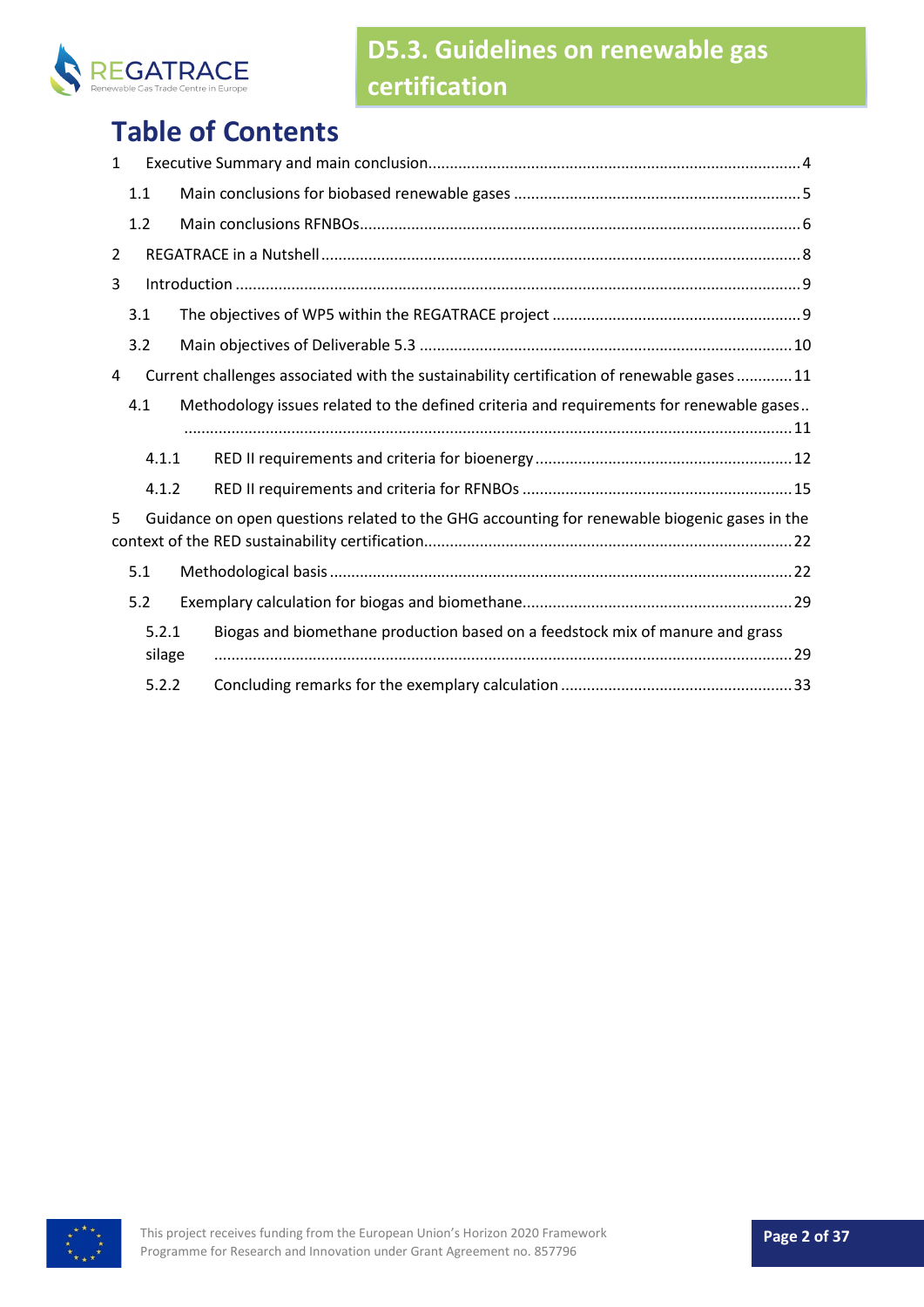

## **Abbreviations**

| <b>GHG</b>    | Greenhouse gas                           |
|---------------|------------------------------------------|
| GO            | Guarantee of Origin                      |
| <b>LCA</b>    | Life Cycle Assessment                    |
| MJ            | Megajoule                                |
| PoS           | Proof(s) of Sustainability               |
| <b>PPA</b>    | Power Purchase Agreement                 |
| PtG           | Power-to-Gas                             |
| <b>PtX</b>    | Power-to-X                               |
| <b>RE</b>     | Renewable Energy                         |
| <b>RED</b>    | Renewable Energy Directive 2009/28/EC    |
| <b>RED II</b> | Renewable Energy Directive 2018/2001/EC  |
| RES-E         | Renewable energy sources for electricity |
| <b>RFNBO</b>  | Renewable fuels of non-biological origin |
| <b>RG</b>     | Renewable Gas                            |
| <b>SDGs</b>   | Sustainable Development Goals            |
| <b>SNG</b>    | <b>Synthetic Natural Gas</b>             |

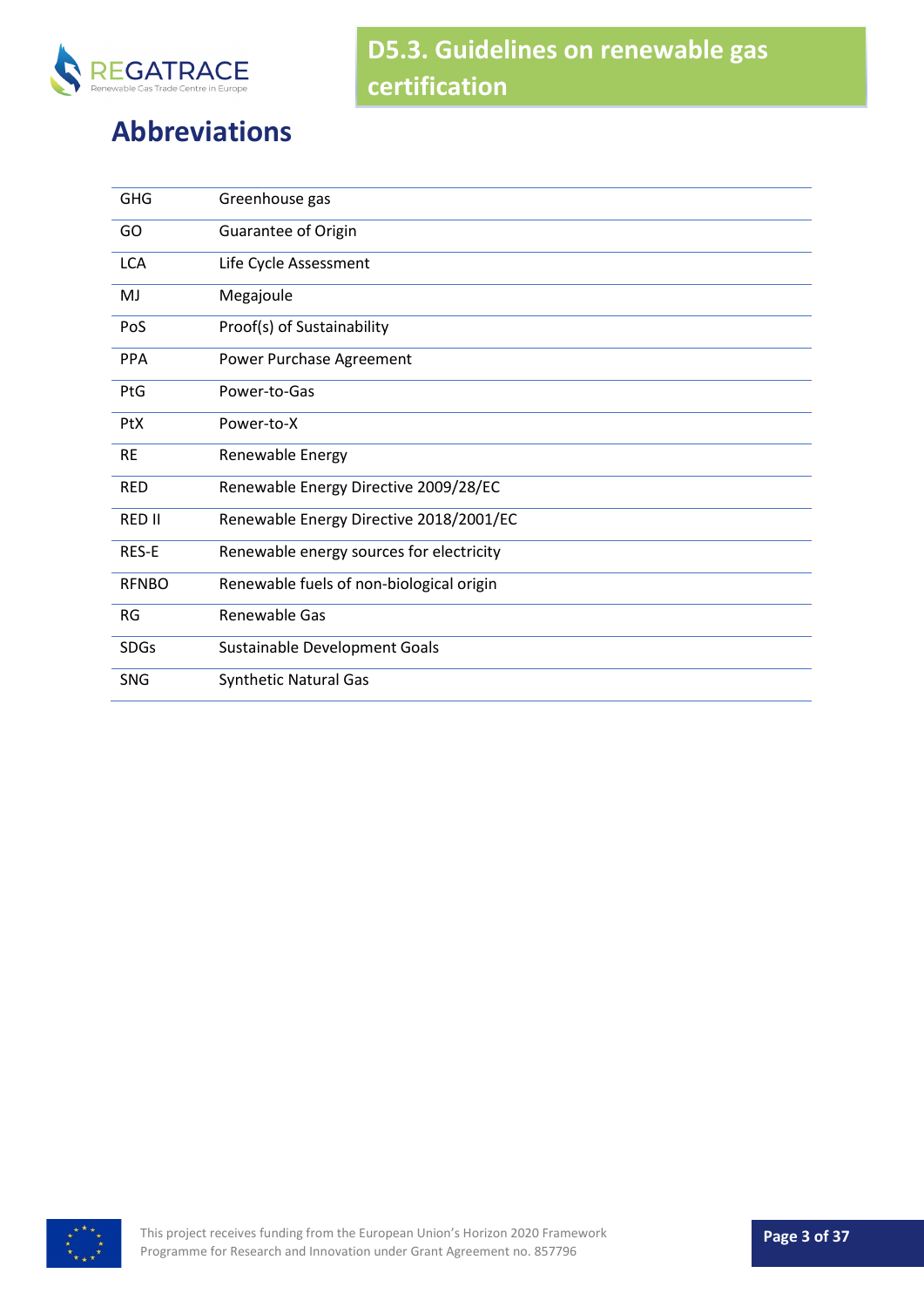

### <span id="page-3-0"></span>1 Executive Summary and main conclusion

The RED II includes requirements for biofuels, bioliquids, biomass fuels and other alternative fuels. Also, as one of the first policy instruments, the EU RED II defines criteria for the use of renewable fuels of non-biological origin.

These requirements have to be fulfilled by economic operators and are the precondition that the respective energy carriers can be accounted for the specific targets that are defined within the RED II and the respective national renewable energy targets. For biogenic renewable gases, these requirements include, amongst others, criteria that focus on the sustainable production and supply of the biogenic feedstock, the history of the feedstock production site (i.e., in case agricultural feedstocks are being used) to avoid negative land-use change impacts, as well as criteria for minimum GHG mitigation thresholds compared to defined reference values.

For RFNBOs the RED II sets a GHG mitigation threshold of 70% for all RFNBO compared to the fossil baseline of 94.1  $gCO_2$ eq./MJ. A first draft of the delegated act (RED II Art 27) with the specific methodology for the calculation of this draft has been published on the of May 2022 by the European Commission. Furthermore, RED II defines requirements regarding the source of renewable energy that is used for the production of the RFNBOs (so called additionality criteria).

Compliance with the respective requirements and sustainability criteria can be shown by market actors with a sustainability certification process. For this purpose, the EU Commission has recognised a number of certification schemes, which are qualified to show compliance with the RED II requirements. Most of the relevant sustainability criteria included in the RED II have already been introduced for liquid and gaseous biofuels used in the transportation sector in 2009. The RED II is extending the sustainability requirements to industry, heating and cooling. However, most of the experiences from the practical implementation of the RED I criteria, especially for all non-GHG emission-related requirements can be used by the established certification schemes in the process of the RED II implementation. However, due to the differences in the characteristics of the value chains, additional effort is needed to implement the GHG mitigation criteria for gaseous biofuels.

The chapter [6.1.1](#page-11-0) summarises exiting materials, tools and approaches to support the actual implementation of the RED II requirements for biobased renewable gases into practice. Due to the potentially high effort for stakeholders, an important element in that regard is the GHG mitigation criteria. Due to the lack of sufficient default values for the relevant biogas and biomethane pathways in the EU, several biogas and biomethane producers might be required to conduct individual GHG calculations. Chapter [3](#page-21-0) of this report provides support by discussing an exemplary GHG emission calculation.

The sectio[n 6.1.2](#page-14-0) discusses potentially relevant aspects related to the practical implementation of the RED II requirements for RFNBOs, including aspects such as for example compliance with the 70% GHG reduction criteria, the additionality of the renewable electricity used for RFNBO production, as well as the aspect of traceability of sustainability information throughout complex supply chains, potentially featuring different traceability models.

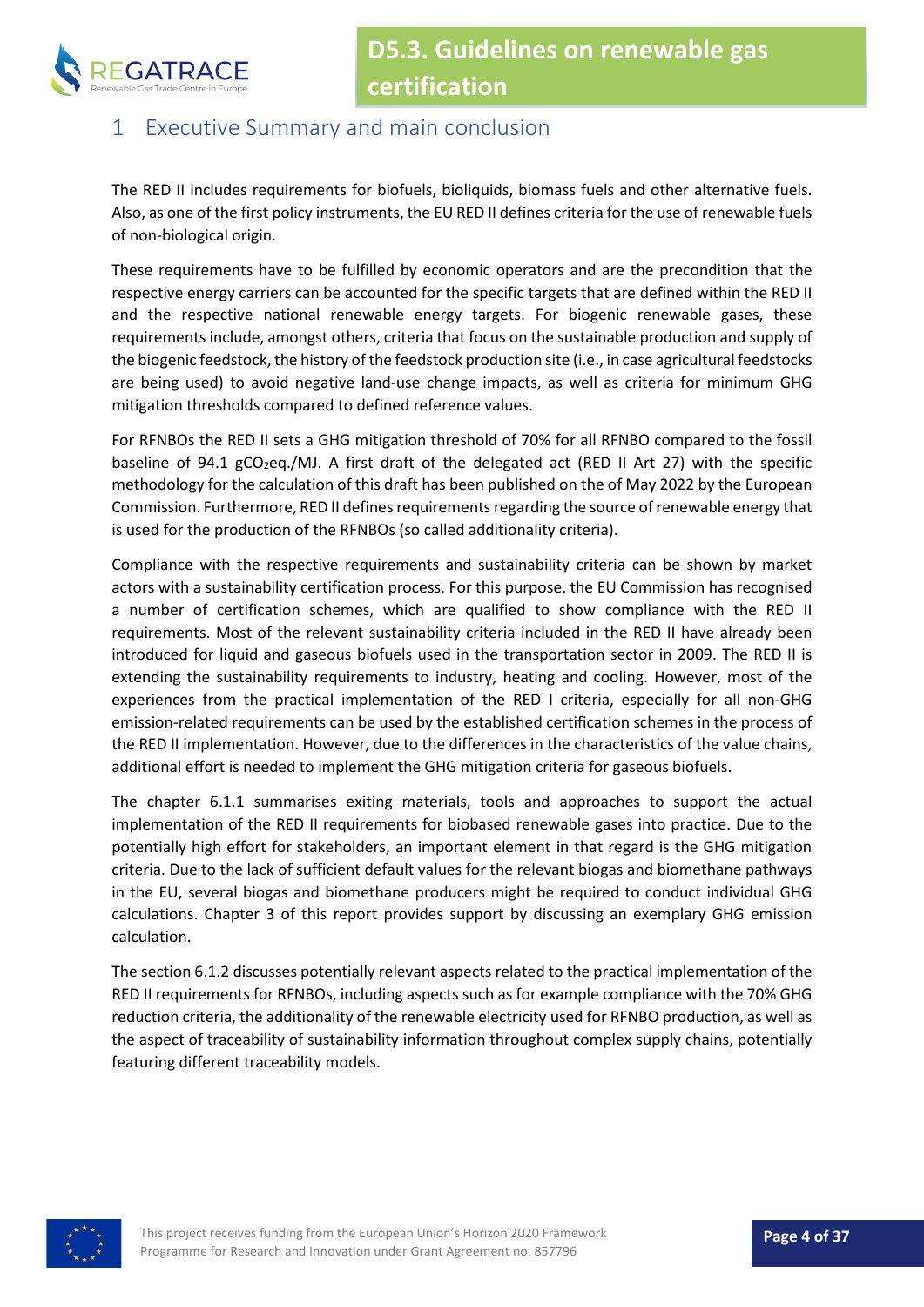

#### <span id="page-4-0"></span>1.1 Main conclusions for biobased renewable gases

For the operationalisation of the RED II requirements for biogas and biomethane, a number of tools and supportive elements have already been developed, e.g., the Biograce calculator or (Moosmann et al. 2021). These elements can be used as a starting point for upcoming certification activities to show compliance with the RED II requirements for renewable gases. However, the process of sustainability certification can be challenging for market actors and further support and effort is needed to reduce unnecessary complications and costs, as well as fundamental differences between the available certification schemes. This does especially refer to the following aspects:

#### **Complexity of the calculations for the GHG reduction requirement**

In order to show compliance with the GHG reduction criteria, concerned stakeholders might either use the default values from the Annex of the RED, use individual calculations, based on actual data, or a combination of default values and individual calculations. However, only few default values for biogas and biomethane do exist, which means that individual calculations will be required in most cases. While the general methodology for the calculation can be explained (compare for example chapter [5\)](#page-21-0), especially the process of data collection can be challenging since biogas and biomethane plants often work with a number of farmers and suppliers. Furthermore, the calculation of  $N_2O$ emissions from fertiliser application is site specific and complex. Finally, the RED II methodology promotes the use of slurry and manure, as well as increases in soil organic carbon due to improved agricultural practices. Again, the calculation of these credits on an individual level is complex and related to a number of uncertainties in the process of auditing and certification.

Considering these aspects, the introduction of additional default values for the most relevant substrates and feedstocks on a NUTS 2 level in Europe, as well as additional tools (e.g., for the calculation of  $N_2O$  emissions) and guidelines (e.g. for the calculation of individual credits for manure/slurry and for improved agricultural practices) seems highly necessary.

#### **Simplifications in the certification process**

Depending on their overall capacity, biomethane plants are usually supplied by a significant number of biomass suppliers. This can include farmers, traders or companies operating storage facilities. In case, for example, agricultural biomass is used for the production of biomethane, the collecting of all relevant individual information to calculate the GHG emissions from the cultivation process for each supplier is related to an enormous effort which is time and resource intense. The RED II does in principal allow for a group certification approach for producers of biomass with comparable production conditions. This is a meaningful instrument, which could facilitate the actual implementation of the RED II requirements into practice. However, this approach is not very well explored yet and should be supported by additional guidance from policy makers and the respective certification schemes.

Since certification of the RED II requirements shall ensure a sustainable production of biomass and bioenergy, it is essential to avoid the respective risks for sustainability that are targeted by the RED II criteria. In that regard, it could also be meaningful to discuss, whether specific biogas and biomethane production plants (e.g., those based on wastes ad residues), could be exempted from these requirements and the respective certification effort.

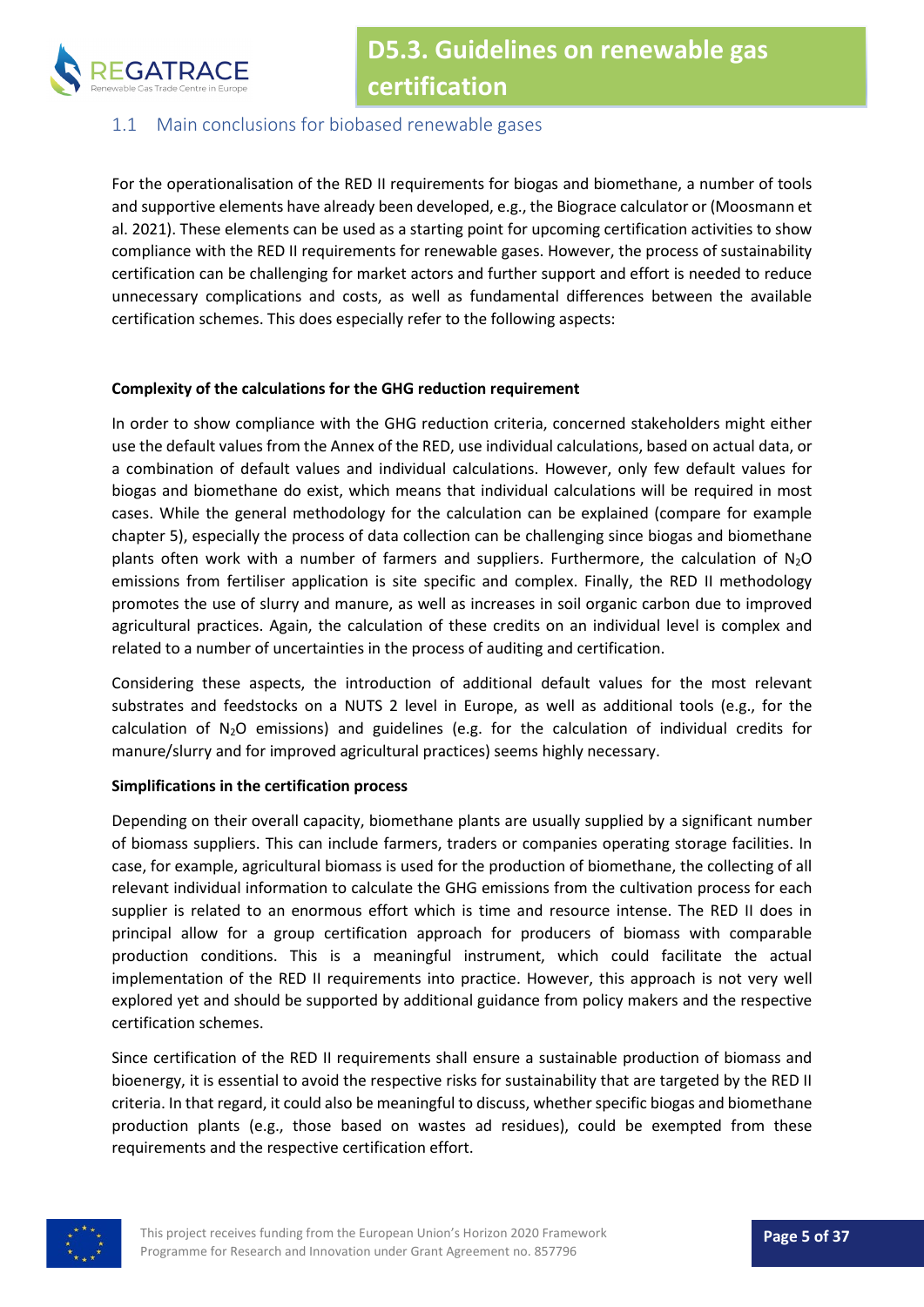

#### <span id="page-5-0"></span>1.2 Main conclusions RFNBOs

As one of the first policy instruments, the EU RED II defines criteria for the use of renewable fuels of non-biological origin. This includes renewable gases, such as Hydrogen or Power-to-Gas. The requirements include a GHG mitigation threshold, as well as criteria related to the source of the renewable energy used for the production of the renewable gas.

#### **Compliance with the RED II GHG mitigation threshold**

The experience with bioenergy carriers under the RED/RED II framework shows that the operationalisation of a GHG threshold can be a complex process, which requires guidance and tools, as well as capacity building to support the respective market actors and ensure a transparent and robust certification approach. In that sense, additional guidance documents, which support the implementation of the GHG calculation methodology for renewable gases, is necessary and have to be developed in the near future.

Secondly, the type of carbon source potentially used for renewable gas production is a relevant factor for the GHG assessment, which should be considered appropriately in the respective methodology. Potential carbon sources for RFNBO production are naturally occurring carbon (from direct air capture or geological sources), carbon from fossil origin and carbon from biological origin. This differentiation and the acknowledgement of potential differences related to the climate impact of RFNBOs produced from different carbon sources seems highly relevant. Furthermore, it seems important to address this aspect and provide clear guidance on its consideration in the GHG balance of RFNBOs, since especially for carbon from fossil resources CCU projects and applications might lead to questions about who would be entitled for specific claims on  $CO<sub>2</sub>$  credits (Sailer et al. 2021), etc.

In addition, standard values and typical values for the most relevant RFNBOs pathways were already published within the annex of the draft of the delegated Act on RED II Art. 28. However, more are needed for market actors in order to reduce the potential effort that can be associated with a calculation of the GHG mitigation potential of their RFNBO based on actual values.

#### **Additionality of renewable energy for RG production**

In practice, the proof of compliance with the additionality concept, which is an important factor for the GHG mitigation potential of the energy carrier and thus, the respective sustainability criterion of the RED, has to be verified by means of a certification process. In the current draft of the delegated act "additionality" is defined by the absence of state aid, as well as a timely difference between the operational date of the power plant and the electrolyser of 36 months.

Depending on the specific definitions and the qualified scenarios for the provision of additional RE, market actors will need to provide specific information, which might come from elements such as metering systems, information from PPAs. This aspect directly refers to the ability to transfer respective information through the supply chain of the energy carriers.

#### **Traceability of information and general information management**

One of the key elements of existing sustainability certification for biomass and bioenergy is the traceability of specific information throughout the supply chain or the chain of custody of the certified product. Existing sustainability certification schemes for biomass, biobased materials, and bioenergy use different traceability models to transfer specific information for a certain consignment or batch of a material or product throughout the supply chain and link them to a sustainability claim.

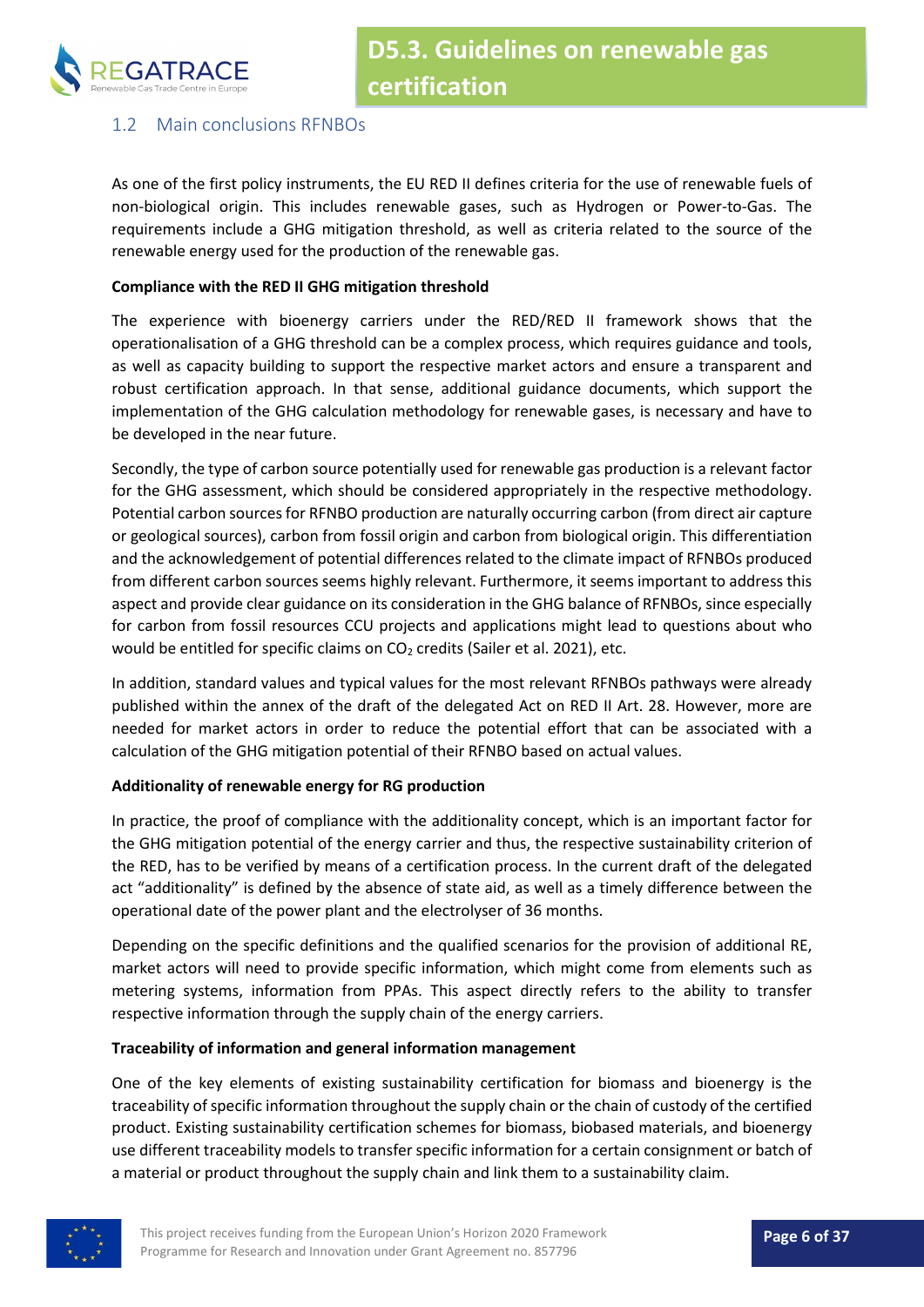

Depending on the specific definition and the possible approaches to verify the criteria for renewable gases and RFNBOs in the future, connections between different traceability models are necessary. One of the relevant questions is how to organise the transfer of necessary information for a value chain, which might for example combine different traceability models such as book and claim or product segregation in different certification schemes. In any case, it seems likely that the respective system(s) certifying and documenting future sustainability criteria for renewable gases under the RED II will require interfaces and interactions between the elements of the certification schemes involved. However, the transfer of information that might be necessary to prove compliance with the additionality criteria (depending on its final definition and operationalisation) and potential other sustainability criteria for RFNBOs or RE in the future might require additional efforts to combine and expand existing elements for sustainability certification and the registry of RE and renewable gases. This is also necessary in order to avoid risks for fraud or double counting effects of RE. Furthermore, in this context, information regarding the start of operations of RE production plants, as well as information on subsidies received by the producer of RE, can be relevant for downstream market actors. REGATRACE D4.3 recognises the respective challenges associated with the documentation of financial support and developed a draft rule.

Considering the above-mentioned aspects, general awareness from policy makers regarding the possibilities, but also the limitations of certification as a tool to prove compliance with sustainability requirements for renewable gases, is highly important. Thus, it is highly relevant that current and future sustainability requirements for renewable gases are defined in a way which is in general compatible with certification instruments, without creating systems that become too complex or increase the risks for potential fraud an in transparencies. This would also include a harmonisation of the European legislation with regards to the certification and documentation of renewable gases.

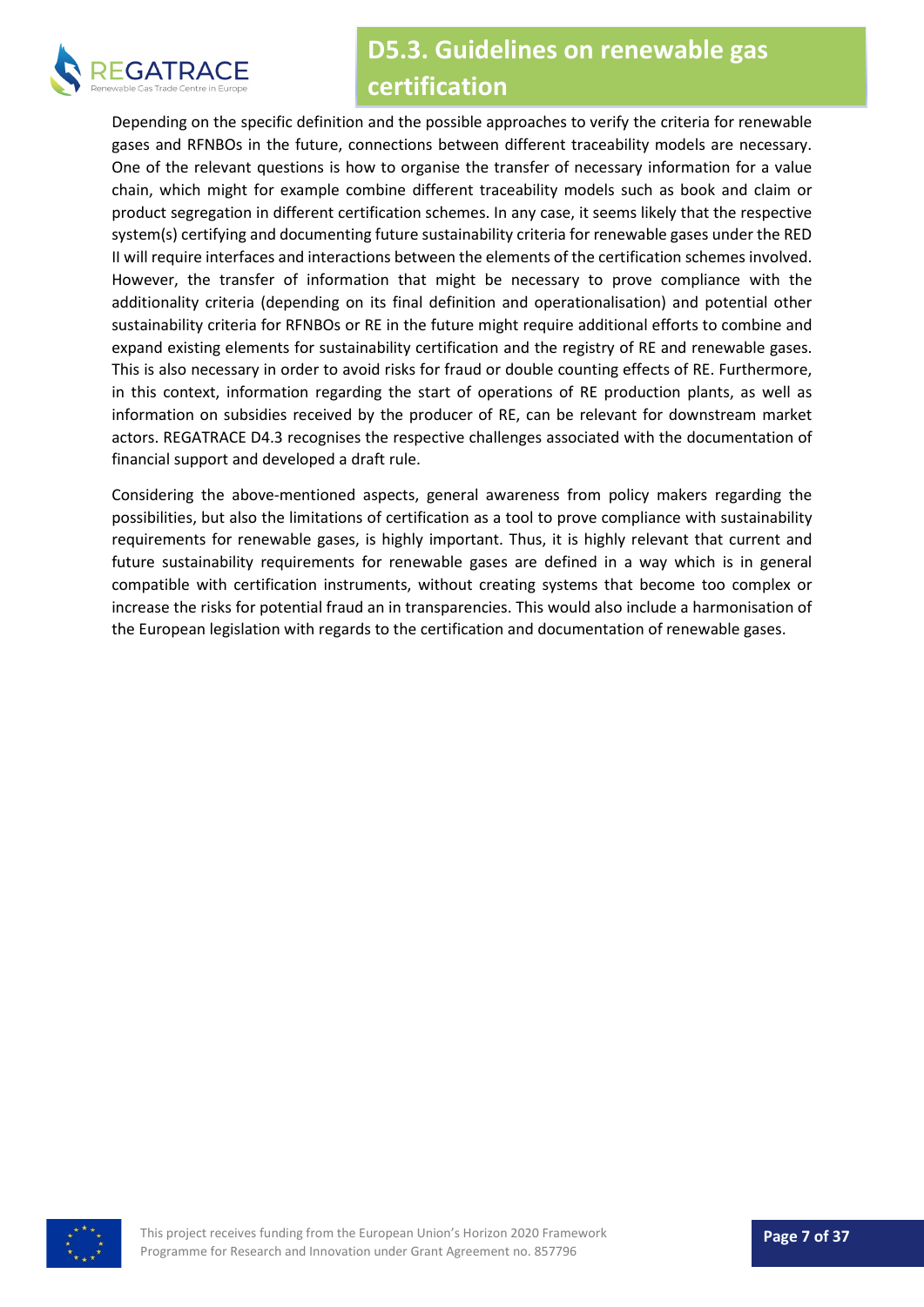

## <span id="page-7-0"></span>2 REGATRACE in a Nutshell

REGATRACE (REnewable GAs TRAde Centre in Europe) aims to create an efficient trade system based on issuing and trading biomethane/renewable gas certificates/Guarantees of Origin (GO) with exclusion of double sale.

This objective will be achieved through the following founding pillars:

- European biomethane/renewable gases GO system
- Set-up of national GO issuing bodies
- Integration of GO from different renewable gas technologies with electric and hydrogen GO systems
- Integrated assessment and sustainable feedstock mobilisation strategies and technology synergies
- Support for biomethane market uptake
- Transferability of results beyond the project's countries



*Figure 1: REGATRACE countries and partners*

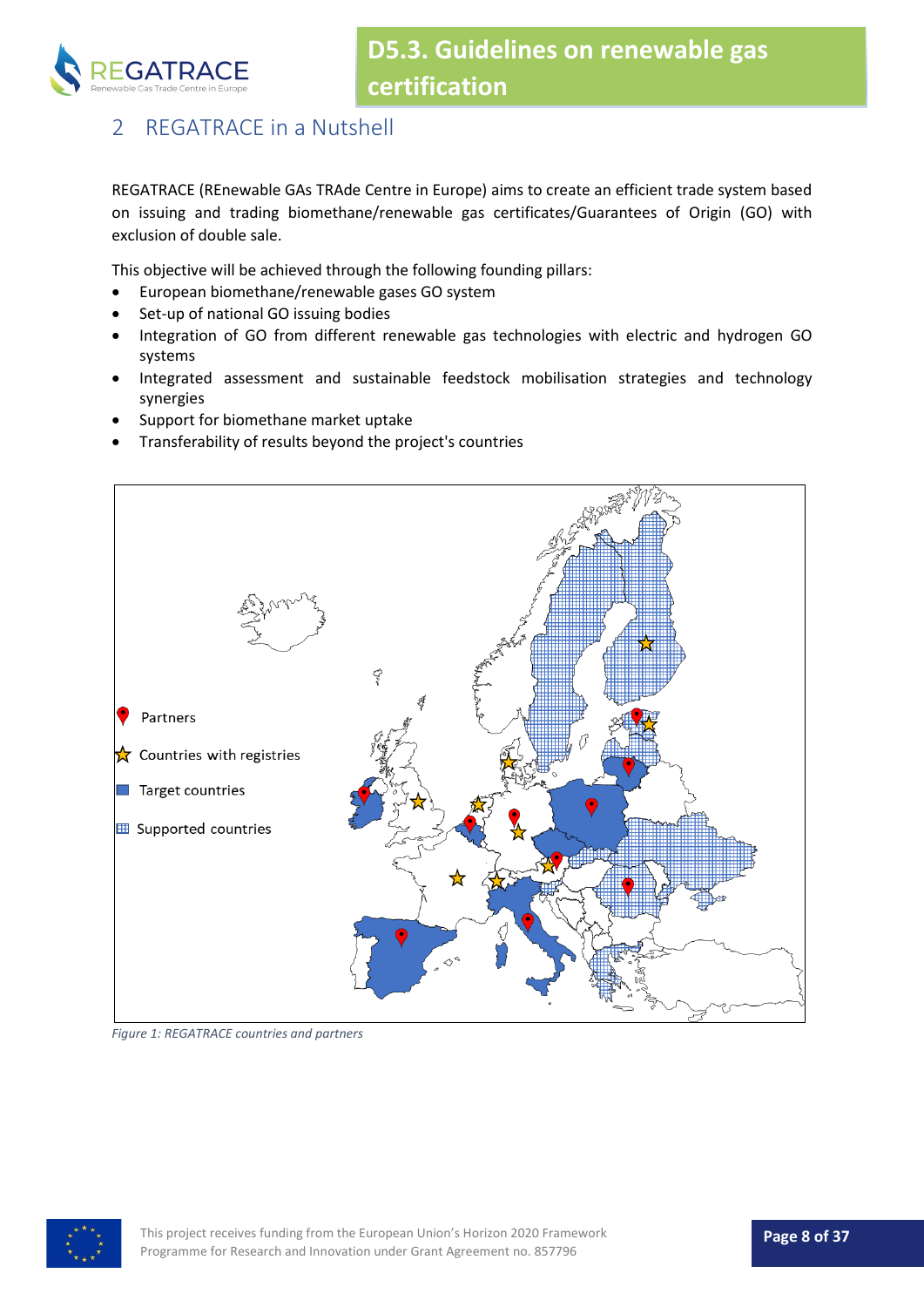

## <span id="page-8-0"></span>3 Introduction

Supporting the transformation and conversion of the EU energy system towards the use of a sustainable feedstock and technology base, in line with international targets for the reduction of GHG emissions and reaching the Sustainable Development Goals (SDGs), requires manifold actions from science, policymakers and stakeholders from the industry.

The REGATRACE project is supporting this development by contributing elements fostering trade of renewable gases amongst EU member states and, thus, enabling a more efficient coupling of energy and industry sectors in the EU. However, as recognised by the EU Commission with the introduction of the Renewable Energy Directive, renewable energy technologies are not per se sustainable.

To develop a political framework for the sustainable transformation of the EU Energy system, it is of high importance to understand potential risks and impacts related to the development of renewable gas technologies, as well as to develop associated strategies for risk and impact mitigation. The EU Commission and the Member States have addressed these challenges by developing a policy framework that defines a set of sustainability requirements, aiming to accompany the development of renewable energies and renewable gases in the EU in a sustainable manner. In this context, REGATRACE WP5 addresses specific aspects related to the sustainability of biogas, biomethane, and other renewable gases in order to support stakeholders in the sector with specific information about sustainability characteristics and methodological questions.

#### <span id="page-8-1"></span>3.1 The objectives of WP5 within the REGATRACE project

While REGATRACE in general deals with several topics to support the trade of Renewable Gases in the EU, **REGATRACE WP 5 will address selected aspects related to the sustainability of Renewable Gases.**

These aspects will include:

- **The identification of promising technologies and concepts** for the production of biomethane (both from anaerobic digestion and gasification) and Power-to-Methane (**main focus of D5.1).**
- The **identification of potential hot-spot regions** for the future development of renewable gas capacities in the REGATRACE member states and a description of the respective preconditions (**Main focus of D5.2**).
- O**pen questions and potential barriers for the sustainability assessment and certification** of Renewable Gas concepts are being described and, if possible, potential solutions are being presented (**Main focus of D5.3**).

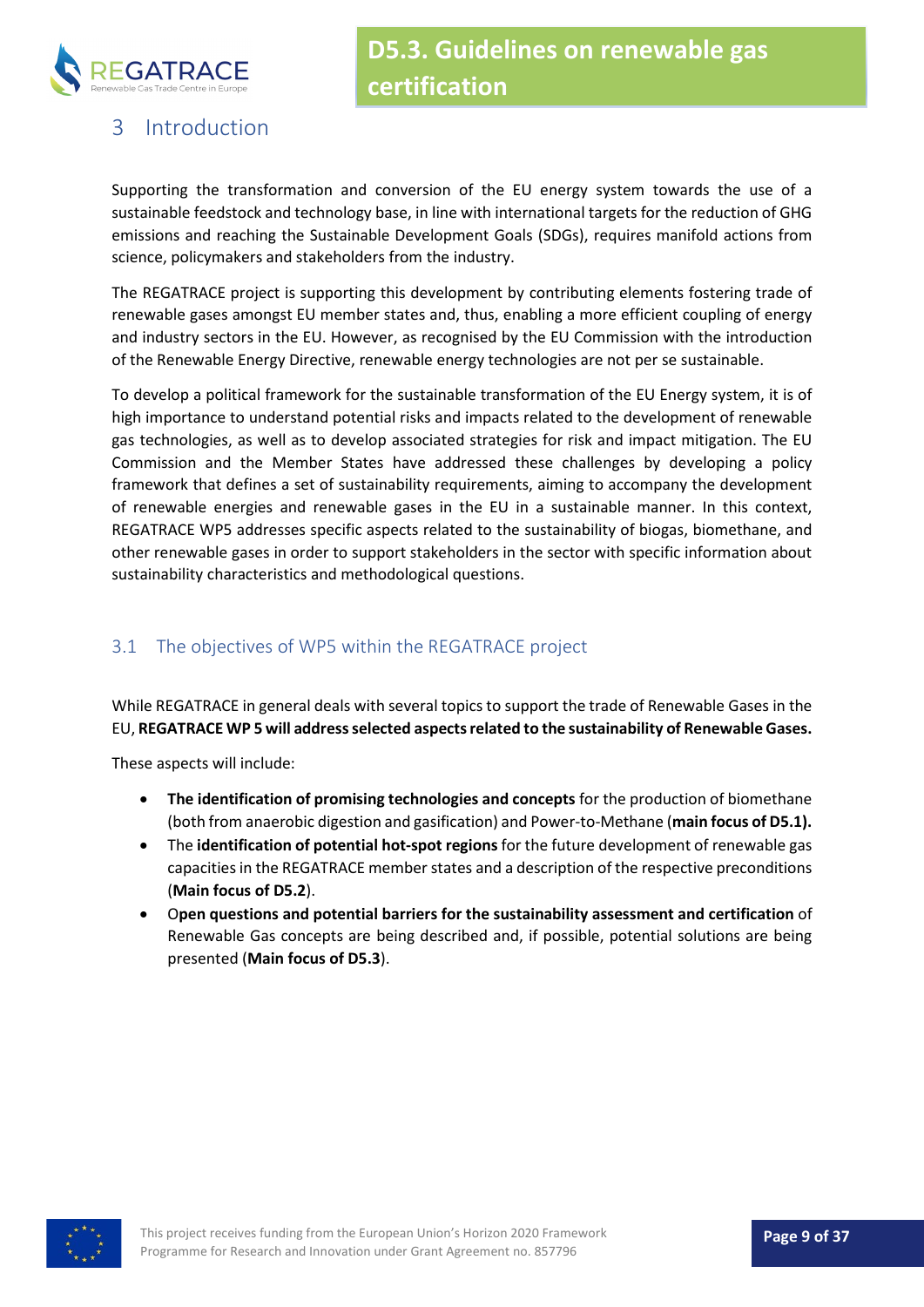

#### <span id="page-9-0"></span>3.2 Main objectives of Deliverable 5.3

Over the recent years, an intense debate has been focussed on the development of sustainability criteria, as well as on methodological and administrative infrastructure for the sustainability certification of bioenergy concepts. The very promising and meaningful combination of bioenergy and power-to-methane concepts will generate a number of open questions related to the application of existing rules for sustainability certification to biomethane and power-to-methane combinations. These questions can include, amongst other, aspects regarding the origin of the carbon source used for power-to-methane production, the sustainability of power production, the consideration of byproducts, as well as the cross-compatibility between the sustainability frameworks for bioenergy, electricity and possible other sectors to be considered. REGATRACE Task 5.3 was set up in order to identify potentially relevant and open questions related to the sustainability certification of biogas, biomethane and other renewable gases.

Basis for this analysis and discussions are the policy framework that is currently being set by the Renewable Energy Directive II (European Commission 2018) and the related delegated and implementing acts, as well as guidance documents. At the time this deliverable is due, the relevant implementing acts, which are supposed to define specific questions related to the sustainability requirements for non-biogenic renewable gases, are still pending. Thus, this Deliverable collects open questions and challenges for these energy carriers. For biogas and biomethane and other synthetic biogenic renewable gases, most of the open questions related to sustainability certification are on the practical operationalisation of the GHG mitigation requirement of RED II.

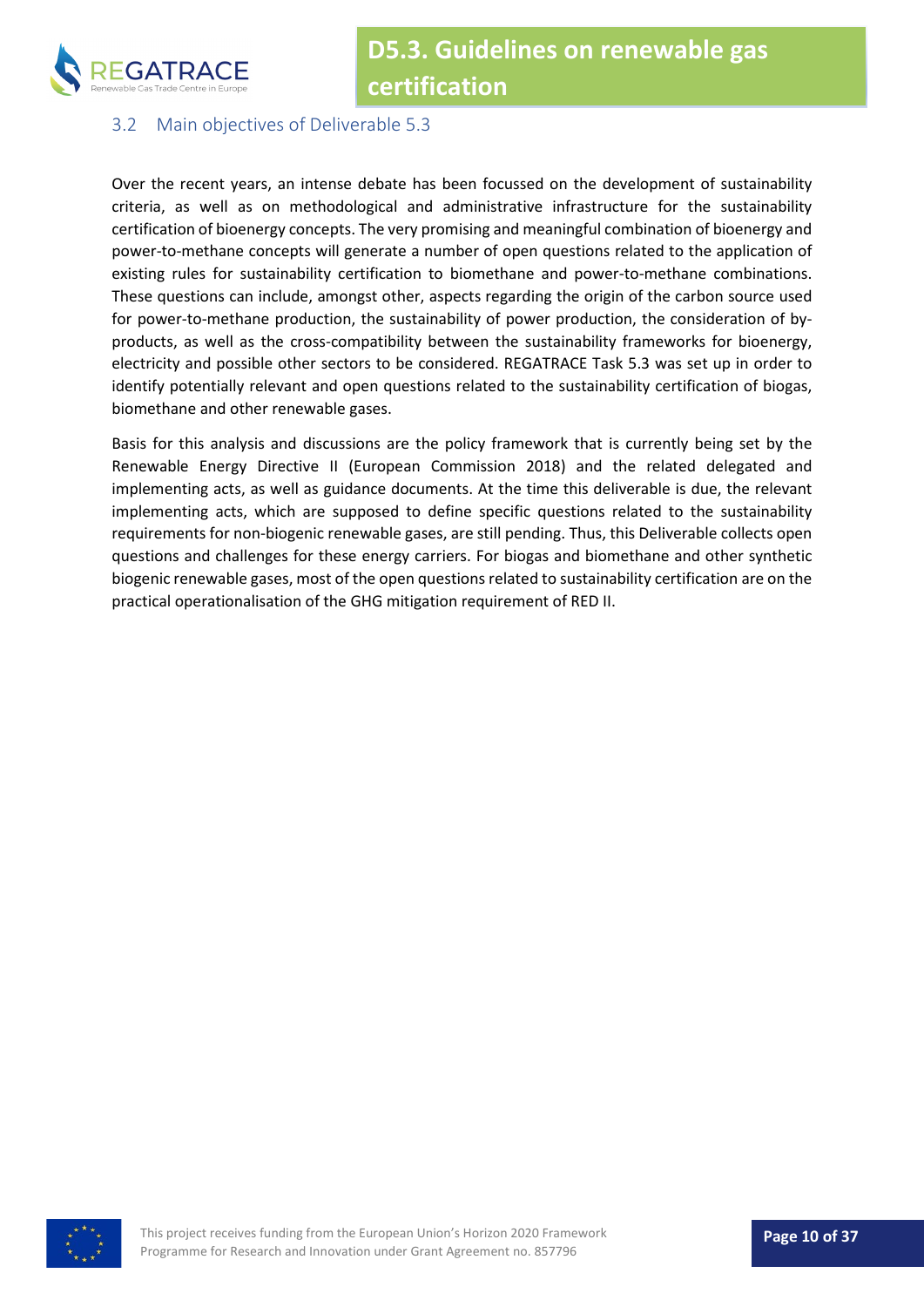

## <span id="page-10-0"></span>4 Current challenges associated with the sustainability certification of renewable gases

This chapter aims to present a number of topics that seem to be relevant for the further development of a sustainability framework for renewable gases on an EU policy level and the implementation and operationalisation of this framework in practice.

The basis for this description are the sustainability requirements, defined for biogenic and nonbiogenic renewable gases in the renewable energy directive. While for the first the criteria are defined in the directive and a certain level of experience from the practical implementation of the sustainability requirements on a national level does exist, further specifications and definitions, as well as guidance regarding the practical implementation of the sustainability requirements for the latter, seems necessary. For this purpose, the EU Commission has announced an implementing act with further definitions and specifications, which was still pending when this deliverable was developed.

#### <span id="page-10-1"></span>4.1 Methodology issues related to the defined criteria and requirements for renewable gases

The RED II includes requirements for biofuels, bioliquids, biomass fuels and other alternative fuels. These requirements have to be fulfilled by economic operators and are the precondition that the respective energy carriers can be accounted for the specific targets that are defined within the RED II and the respective national renewable energy targets. For biogenic renewable gases, these requirements include, amongst others, criteria that focus on the sustainable production and supply of the biogenic feedstock, the history of the feedstock production site (i.e., in case agricultural feedstocks are being used) to avoid negative land-use change impacts, as well as criteria for minimum GHG mitigation thresholds compared to defined reference values.

Compliance with the respective requirements and sustainability criteria can be shown by market actors with a sustainability certification process. For this purpose, the EU Commission has recognised a number of certification schemes, which are qualified to show compliance with the RED II requirements. Most of the relevant sustainability criteria included in the RED II have already been introduced for liquid and gaseous biofuels used in the transportation sector in 2009. The RED II is extending the sustainability requirements to industry, heating and cooling. However, most of the experiences from the practical implementation of the RED I criteria, especially for all non-GHG emission-related requirements, can be used by the established certification schemes in the process of the RED II implementation. However, due to the differences in the characteristics of the value chains, additional effort is needed to implement the GHG mitigation criteria for gaseous biofuels.

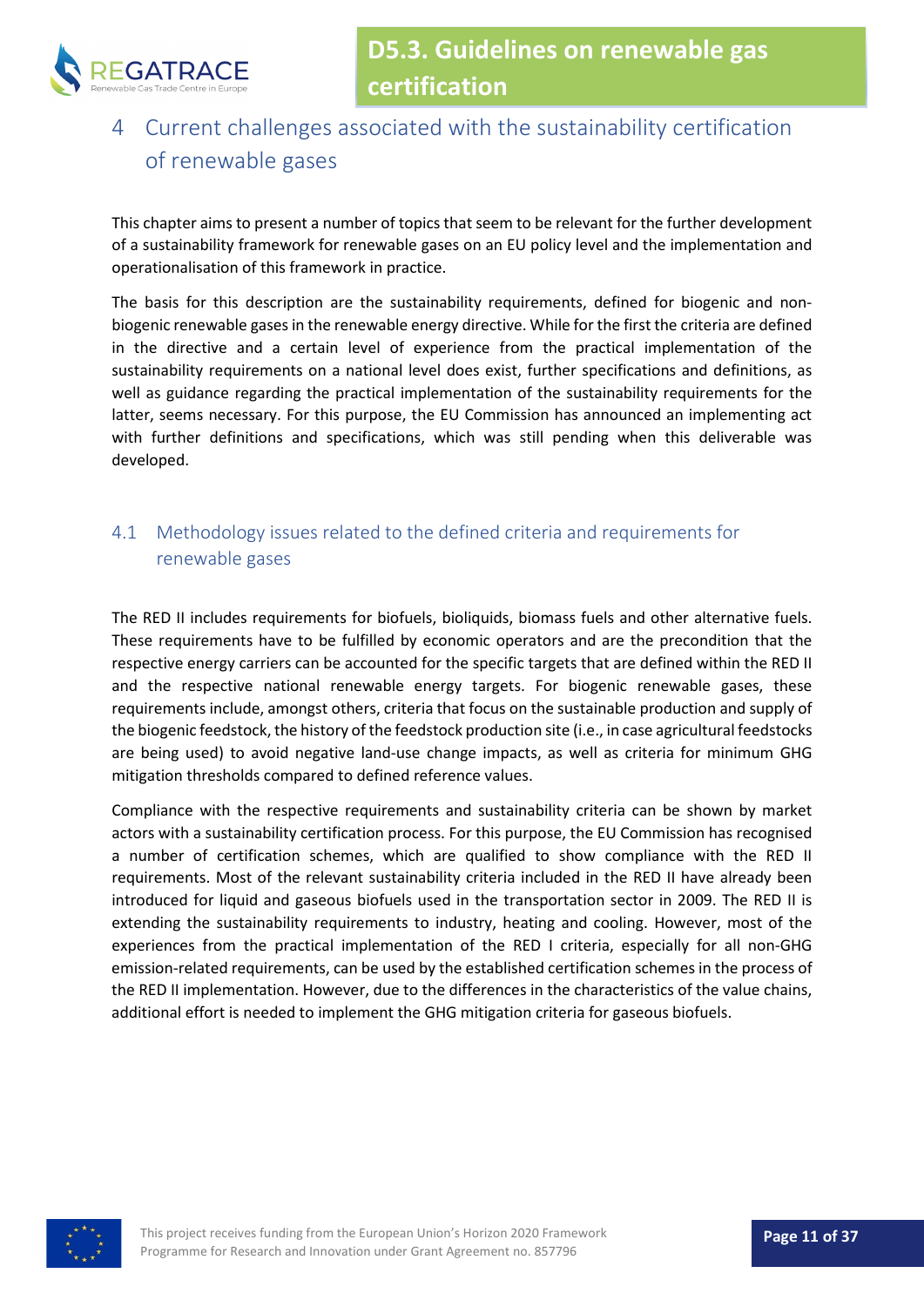

#### <span id="page-11-0"></span>4.1.1 RED II requirements and criteria for bioenergy

RED II includes requirements for bioenergy value chains. While these requirements mostly focus on specific sustainability topics, additionally, a number of efficiency criteria for electricity generation plants with a total rated thermal input greater than 50 MW are being included. Paragraphs 2 to 5 and Article 10 of the aforementioned Directive are particularly relevant for the biogas and biomethane sector.

The fulfilment of the criteria from Article 29 is shown by certificates from recognised certification systems. In order to ensure traceability of the relevant sustainability information, all interfaces in the value chain of electricity, heating and cooling from biogas, as well as biomethane fuel must go through the certification process [\(Figure 2\)](#page-11-1). In practice, the calculated emissions or information on the use of the default value are passed from one interface to the next (usually on the supply documentation). The GHG saving to show compliance with the GHG mitigation threshold criteria is calculated by the last interface.



<span id="page-11-1"></span>*Figure 2 Requirements for market actors in biogas and biomethane value chains according to RED II Article 29 (sustainability, GHG emissions) and Article 30 (mass balancing)*

The sustainability criteria in the RED II partly build on the criteria for liquid biofuels, which have been included in earlier versions of the directive[. Table 1](#page-11-2) presents the respective criteria for bioenergy and describes their novelty (compared to earlier versions of the RED) and a first discussion regarding the relevance or applicability in the different bioenergy sectors.

<span id="page-11-2"></span>*Table 1 Sustainability criteria according to RED II Article 28 and 29 relevance for supply chains for energy from biogas and biomethane (European Commission 2018)*

| RED II<br>article | Old/new | Main content                                                                                                                                                                                                                                                                                                                                           | <b>Sector</b>                             | Relevance                                                                                                                                                     |
|-------------------|---------|--------------------------------------------------------------------------------------------------------------------------------------------------------------------------------------------------------------------------------------------------------------------------------------------------------------------------------------------------------|-------------------------------------------|---------------------------------------------------------------------------------------------------------------------------------------------------------------|
| 28(2)             | Old     | States shall<br>Member<br>reguire<br>the<br>relevant economic operators to provide<br>information on the transactions carried<br>out and the sustainability characteristics<br>of their biofuels, including their life-<br>cycle greenhouse gas emissions, starting<br>from the place of their production and<br>ending with the fuel supplier placing | Transport<br>fuels/Heat/Cool<br>ing/Power | need<br><b>Operators</b><br>E.g.,<br>access to respective data<br>processing<br>systems<br>or<br>databases<br>the<br>(e.g.,<br>NABISY <sup>1</sup> -Database) |

 $1$  NABISY ("Nachhaltige-Biomasse-Systeme") is a web application (database) operated by the German Federal Agency for Agriculture and Food in which proof of sustainability is provided by economic operators.

<span id="page-11-3"></span>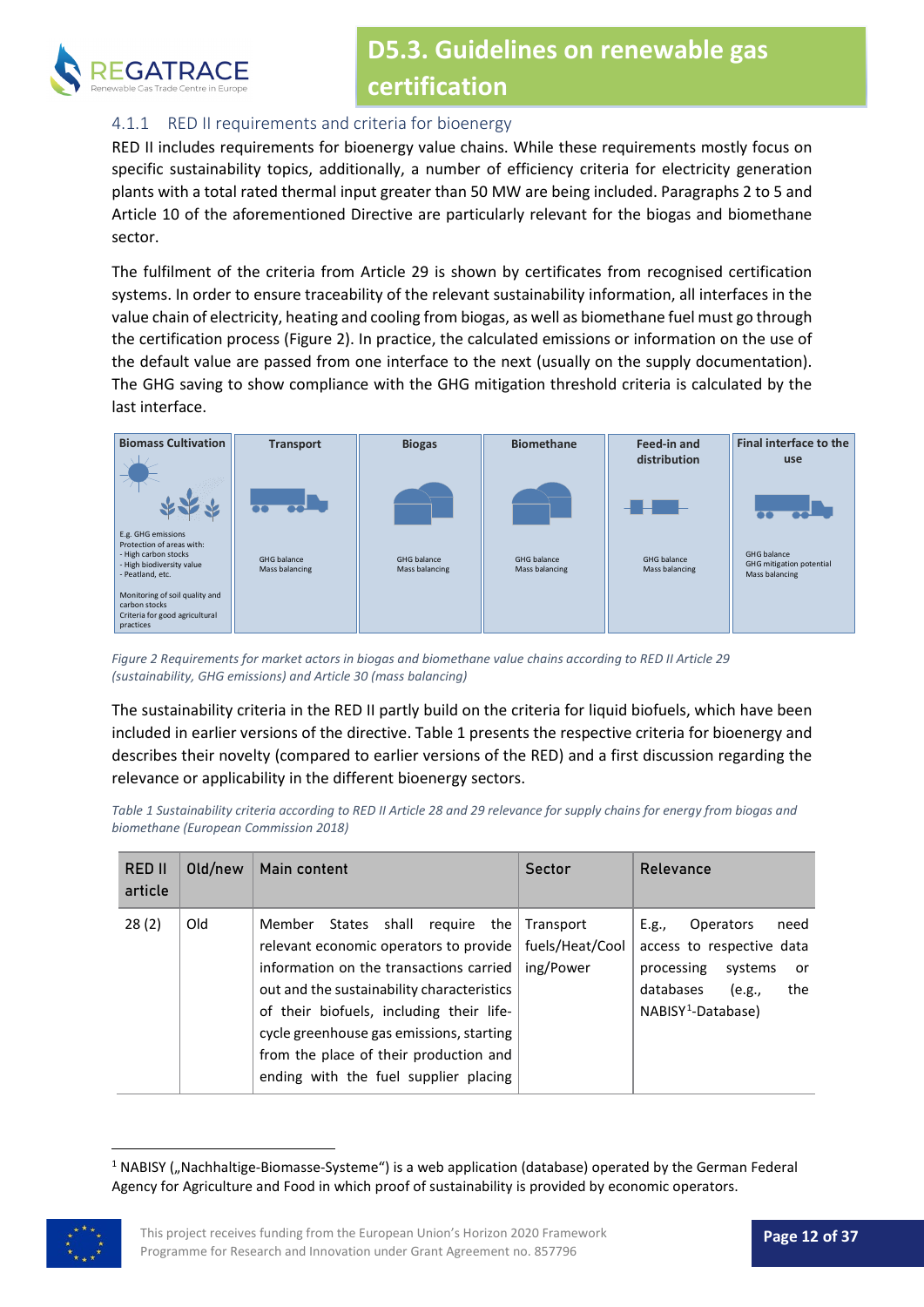

|       |               | them on the market. Information might<br>be processed in a database system                                                                                                                                                                                                                                                                                                                                                                                                                                                                     |                                                                        |                                                                                                                                                                                                      |
|-------|---------------|------------------------------------------------------------------------------------------------------------------------------------------------------------------------------------------------------------------------------------------------------------------------------------------------------------------------------------------------------------------------------------------------------------------------------------------------------------------------------------------------------------------------------------------------|------------------------------------------------------------------------|------------------------------------------------------------------------------------------------------------------------------------------------------------------------------------------------------|
| 29(2) | <b>New</b>    | "Biofuels, bioliquids and biomass fuels<br>produced from wastes and residues<br>originating from agricultural land rather<br>than forestry land shall be taken into<br>account for the purposes ofonly if<br>operators or national authorities have<br>established monitoring or management<br>plans to address soil degradation and<br>soil carbon stock. Information on how<br>the degradation is monitored and<br>managed<br>shall<br>be<br>reported<br>in<br>accordance with Article 30(3)."                                               | Transport fuels/<br>Heat/Cooling/<br>Power/<br>Agricultural<br>biomass | Unclear to which extent<br>plans<br>monitoring<br>regarding soil quality and C<br>stock are already taken<br>into account by subsidy<br>requirements (EU direct<br>payments).<br>Risk-based approach |
| 29(3) | Old           | Biofuels, bioliquids and biomass fuels<br>produced from agricultural biomass that<br>are taken into account for the purposes<br>referred to in  shall not be produced<br>from raw materials obtained from land<br>with high biodiversity value, that is to<br>say, land that had the following status in<br>or after January 2008, irrespective of<br>whether the land still has that status:<br>Primary forest,<br>a)<br>Forest with high biodiversity,<br>b)<br>Designated areas,<br>c)<br>Grassland >1ha with<br>d)<br>high<br>biodiversity | Transport fuels/<br>Heat/Cooling/<br>Power/                            |                                                                                                                                                                                                      |
| 29(4) | Partly<br>new | Biofuels, bioliquids and biomass fuels<br>produced from agricultural biomass<br>taken into account for the purposes<br>referred to in  shall not be produced<br>from feedstocks obtained from high<br>carbon stock land, that is land that had a<br>status referred to below in January 2008<br>but no longer has that status:<br>(a) Wetlands<br>(b) continuously forested areas<br>(c) Areas of more than one hectare<br>with trees over five metres high<br>and a canopy cover of 10 to 30                                                  | Transport fuels/<br>Heat/Cooling/<br>Power/                            |                                                                                                                                                                                                      |
| 29(5) | Old           | Biofuels, bioliquids and biomass fuels<br>produced from agricultural biomass that                                                                                                                                                                                                                                                                                                                                                                                                                                                              | Transport fuels/<br>Heat/Cooling/                                      |                                                                                                                                                                                                      |

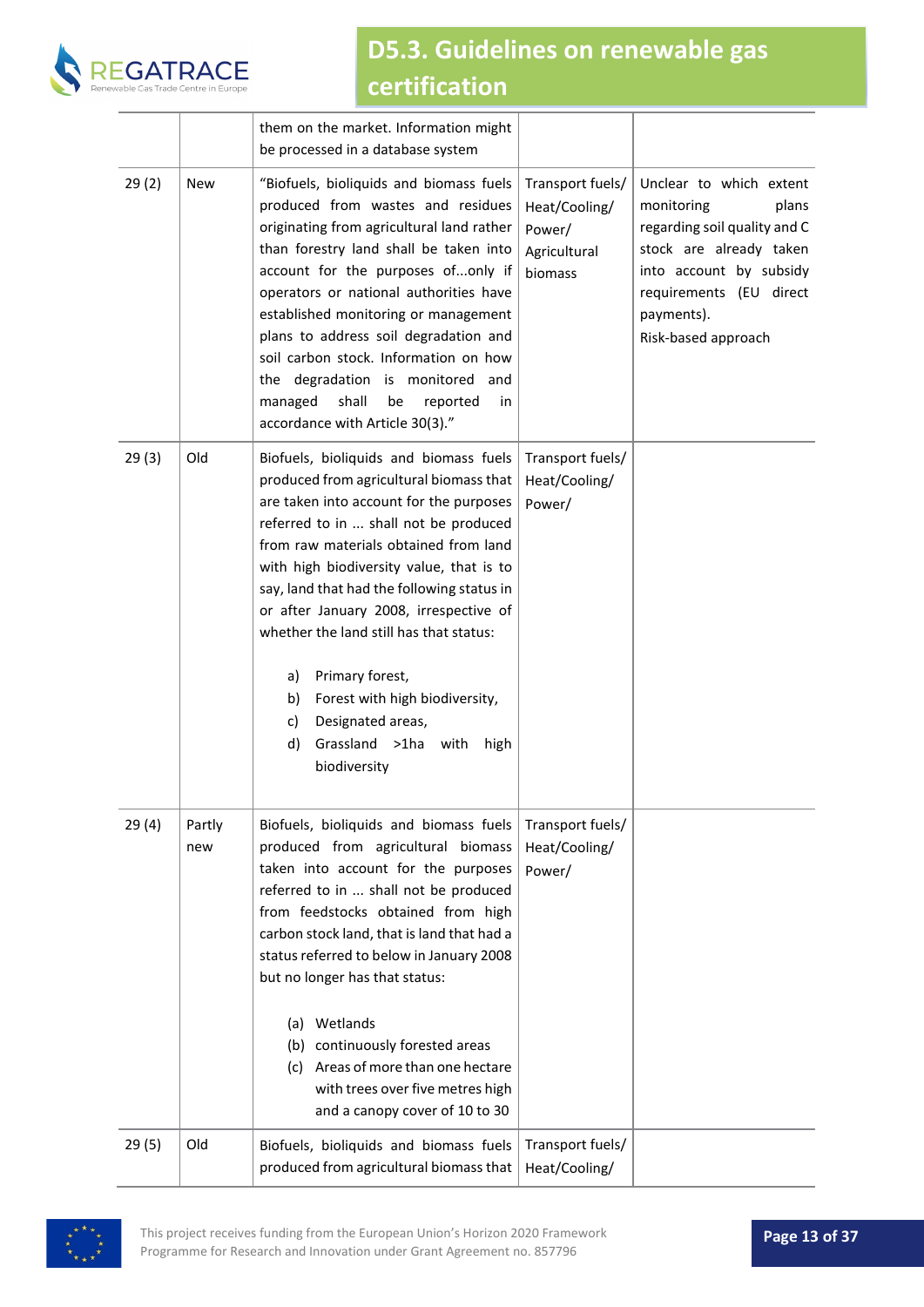

|       |            | are taken into account for the purposes<br>referred to in  shall not be produced<br>from raw materials obtained from land<br>that was peat bog in January 2008,<br>unless evidence is provided<br>that<br>undrained land does not need to be<br>drained<br>for<br>the<br>cultivation<br>and<br>harvesting of that raw material. | Power/<br>Agricultural<br>biomass                                      |                                                                                                                                                                                     |
|-------|------------|---------------------------------------------------------------------------------------------------------------------------------------------------------------------------------------------------------------------------------------------------------------------------------------------------------------------------------|------------------------------------------------------------------------|-------------------------------------------------------------------------------------------------------------------------------------------------------------------------------------|
| 29(6) | <b>New</b> | Criteria for forest biomass at the level of<br>national legislation (a) or at the level of<br>the extraction area (b)                                                                                                                                                                                                           | Transport fuels/<br>Heat/Cooling/<br>Power/<br>Agricultural<br>biomass | for<br>Not<br>relevant<br>biogas/biomethane supply<br>chains. Implementing acts<br>with recommendations of<br>the COM on verification<br>will<br>be<br>adopted<br>by<br>31.01.2021  |
| 29(7) | <b>New</b> | <b>LULUCF</b><br>forestry<br>requirements<br>for<br>biomass                                                                                                                                                                                                                                                                     | Transport fuels/<br>Heat/Cooling/<br>Power/<br>Agricultural<br>biomass | for<br>relevant<br>Not<br>biogas/biomethane supply<br>chains. Implementing acts<br>with recommendations of<br>the COM on verification<br>will<br>be<br>adopted<br>by<br>31.01.2021. |

#### **Criteria for GHG emission reductions**

Article 29(10) defines the criteria for greenhouse gas reduction and distinguishes between the electricity, heating and cooling sectors on the one hand, and the transport sector on the other [\(Table](#page-14-1)  [2\)](#page-14-1). In principle, the required emission reduction increases over time and is based on the date for the start of operations of the generation plants. In the transport sector, a GHG reduction of between 50% and 65% is to be achieved. For electricity, heating and cooling, the criteria for GHG reductions are only valid for new plants that started operation on 01.01.2021 or later. These must save 70% greenhouse gases. This minimum saving increases to 80% for plants that will go into operation from 2026 or later.

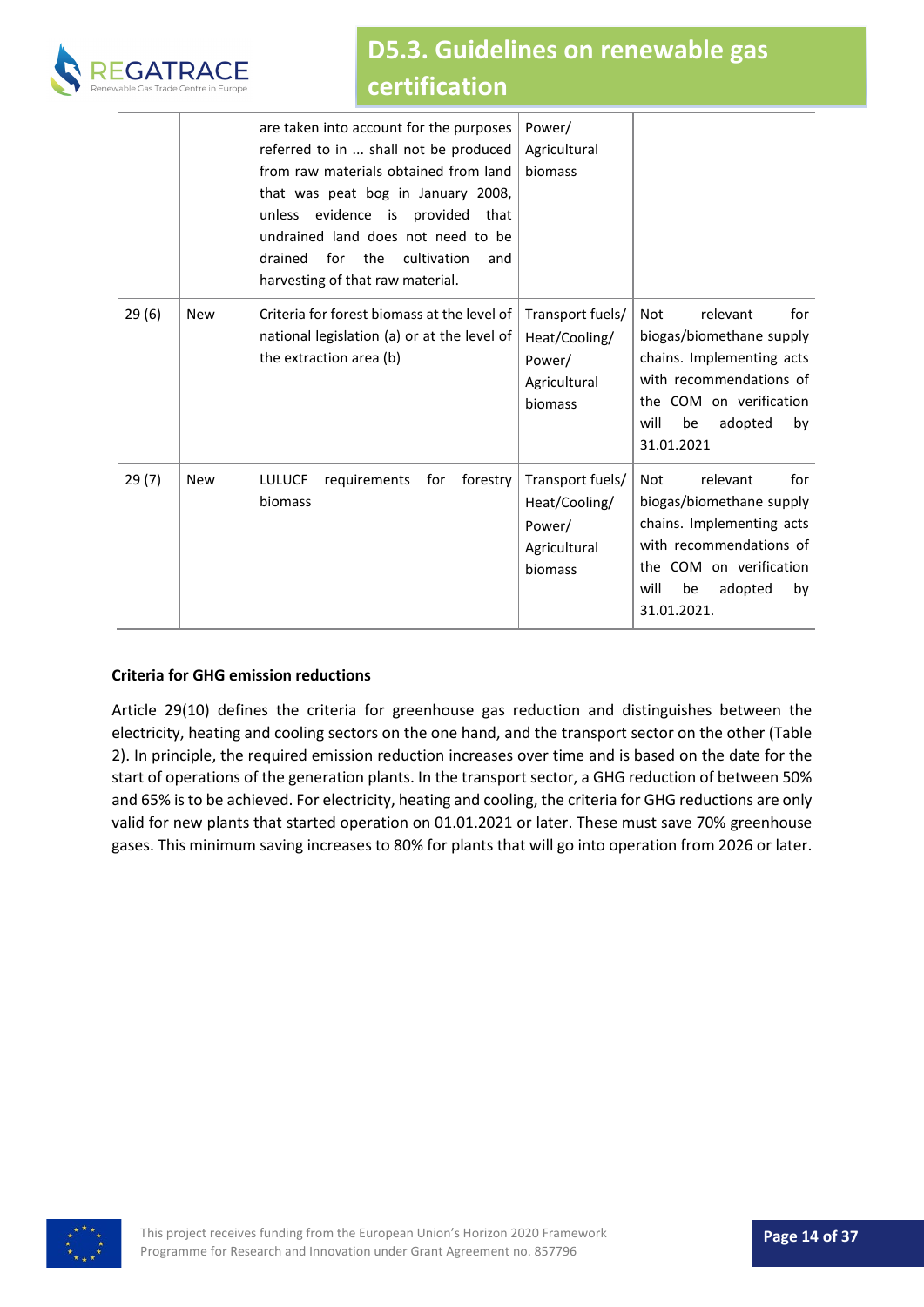

<span id="page-14-1"></span>*Table 2 Criteria for greenhouse gas reductions according to RED II Article 29(10)*

| Year of start of operations <sup>2</sup> | <b>Necessary GHG reduction</b> |                                  |  |  |  |
|------------------------------------------|--------------------------------|----------------------------------|--|--|--|
|                                          | Transport                      | Electricity, heating and cooling |  |  |  |
| $\leq$ 05.10.2015                        | $\geq 50\%$                    |                                  |  |  |  |
| $06.10.2015 - 31.12.2020$                | $\geq 60\%$                    |                                  |  |  |  |
| $\geq 01.01.2021$                        | $\geq 65\%$                    |                                  |  |  |  |
| $01.01.2021 - 31.12.2025$                |                                | $\geq 70\%$                      |  |  |  |
| $\geq 01.01.2026$                        |                                | $\geq 80\%$                      |  |  |  |

The GHG reduction is calculated on the basis of reference values for energy from fossil raw materials ("comparators for fossil fuels"). Depending on the application, the values vary between 94 and 212 g CO<sub>2</sub>eq/MJ.

#### **Uncertainties regarding national implementation and delegated acts**

In general, for the process of transposing these criteria into national law in the EU member states, there is some flexibility and room for interpretation. For example, it is possible to extend the scope for electricity, heating and cooling from biomass fuels, in the sense of lowering the threshold of 2 MW (gaseous biomass fuels) or 10 MW (solid biomass fuels). Also, in theory, additional sustainability criteria can be defined at the national level.

While working on this report, the RED II has not been fully operationalised in all EU member states on EU levels, meaning that the Directive is fully implemented with national legislation. In addition to the national implementation, further specification and guidance on the RED II criteria is also relevant and important. The implementing regulation (European Commission 2021) has to be mentioned in that regard. This document, which was first published as a draft in 2021, specifies several RED II requirements, also in relation to GHG accounting. The regulations described therein will also be included in the final version of certification systems and are to be understood as a supplement to the RED II. As this is an EU implementing regulation, it does not have to be transposed into national law and is relevant for all member states.

#### <span id="page-14-0"></span>4.1.2 RED II requirements and criteria for RFNBOs

As one of the first policy instruments, the EU RED II defines criteria for the use of renewable fuels of non-biological origin (RFNBO). In relation to the general approach for bioenergy, the defined requirements for RFNBO also address the topic of a minimum GHG mitigation potential that should be achieved from the production and use of these fuels. The respective RED II criteria sets a GHG mitigation threshold of 70% for all RFNBO compared to the fossil baseline of 94.1 gCO<sub>2</sub>eq./MJ. A first draft of the delegated act (RED II Art 27) with the specific methodology for the calculation of this draft has been published on the 20<sup>th</sup> of May 2022 by the European Commission. It is open for feedback until 17.06.2022. Due to the timing of the publication of this draft for the delegated act, not all of its content could be considered during the finalisation of this deliverable.

<span id="page-14-2"></span><sup>&</sup>lt;sup>2</sup> "An installation shall be considered to be in operation when the physical production of biofuels, biogas consumed in the transport sector, and bioliquids, as well as the physical production of heating, cooling and electricity from biomass fuels, has commenced" (Art. 29(10))."

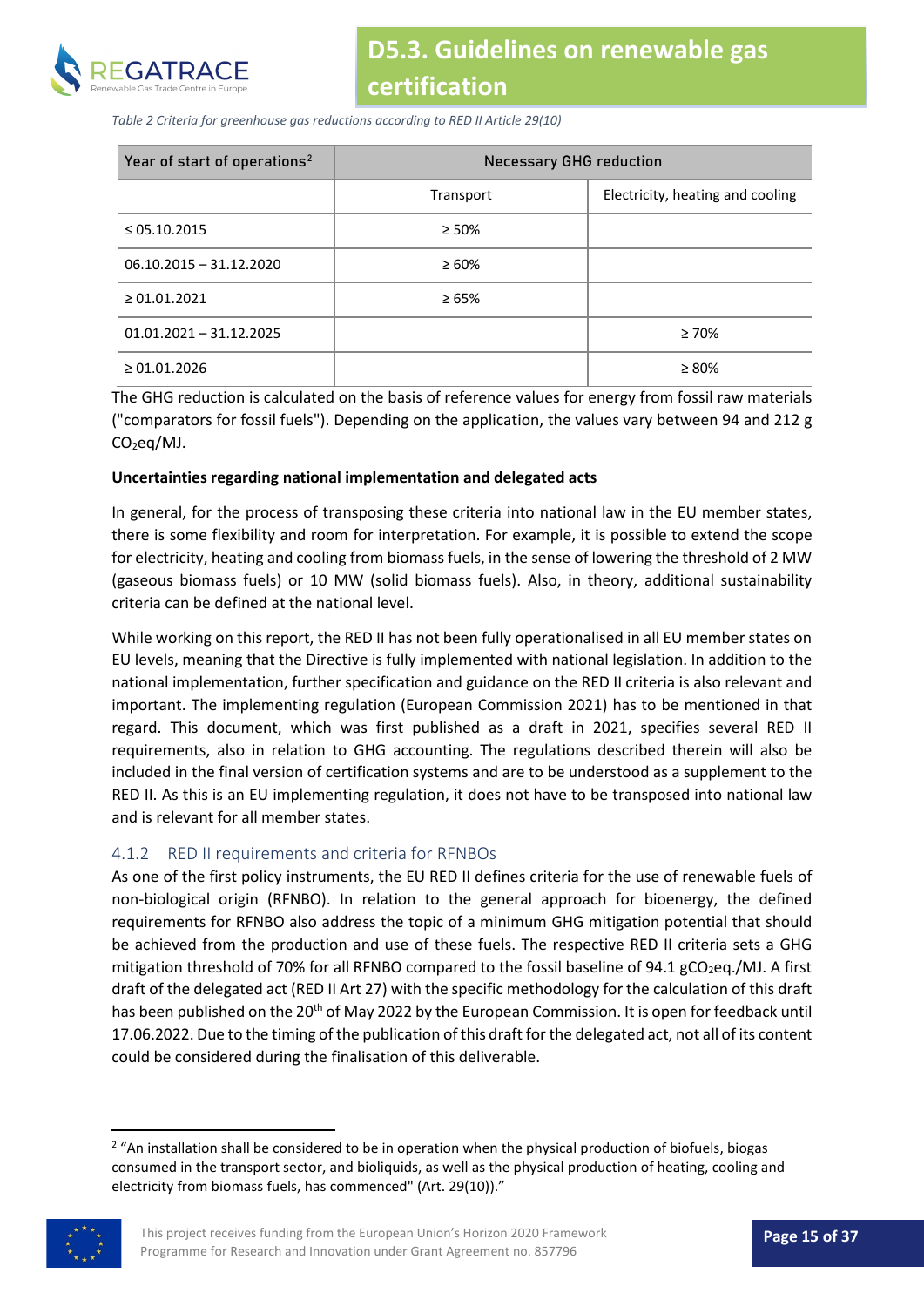

In addition to the GHG mitigation criterion, the RED II defines requirements regarding the type of renewable energy used for the production. With Article 27 RED II, the draft delegated act defines the criteria for the power sources for the production of RFNBO. These include the following options:

- 1. direct connection (Article 3), or
- 2. indirect connection (via the grid)
	- 2.1. high RES share in the electricity grid of at least 90% (Article 4 (1)),
	- 2.2. PPA based on (Article 4 (2))
		- additionality
		- temporal correlation
		- -geographical correlation, or
	- 2.3. grid- or system-serving (Article 4 (4)).

Based on a first preliminary interpretation of these criteria, basically, the following options could be considered for the supply of the production of RFNBOs with renewable energy:

- The direct (physical) connection between the RE generation installations and the RFNBO production process.
- Supply of the RE through the grid after having established Power Purchase Agreements (PPAs) with RE generation installations.
- Supply of the RE through the grid, using a system-wide marginal approach

While the exact definition of the criteria and guidance on how compliance with them shall be demonstrated in practice are still pending, the following aspects will briefly focus on a number of open questions which should be considered when developing a robust certification framework for RFNBOs.

#### *4.1.2.1 Compliance with the GHG mitigation threshold for RFNBOs*

For showing compliance with the criteria of a minimum of 70% GHG reduction threshold for RFNBOs, the specifics and details of the methodology for the accounting of emissions from the RFNBO production and the respective savings compared to a reference are of high importance. The specific methodology and its implementation have to be developed in the coming months. However, acknowledging the wide range of already existing methodologies and standards, it seems important that the methodology for RFNBOs compatible with the RED II accounting methodology for bioenergy carriers. The same should ideally be envisaged regarding the general accounting logics, system boundaries and general assumptions in already existing and widely established methodologies for carbon footprinting on a product or enterprise level. This is important, especially in order to avoid additional effort and potential inconsistencies for auditors that might be involved in several different certification and verification processes on a company level.

Since the source of electricity and the assessment of its corresponding emission profile will be of high relevance for the overall GHG intensity of the RFNBOs, a general approach to distinguish between elastic and rigid inputs – as stated in the current draft of the delegated act- is meaningful.

Elastic inputs refer to inputs that are additional, meaning that the fuel producer is adding to the renewable deployment or to the financing of renewable energy, or inputs that would e.g. otherwise be curtailed when both the electricity generation and the fuel production plants are located on the

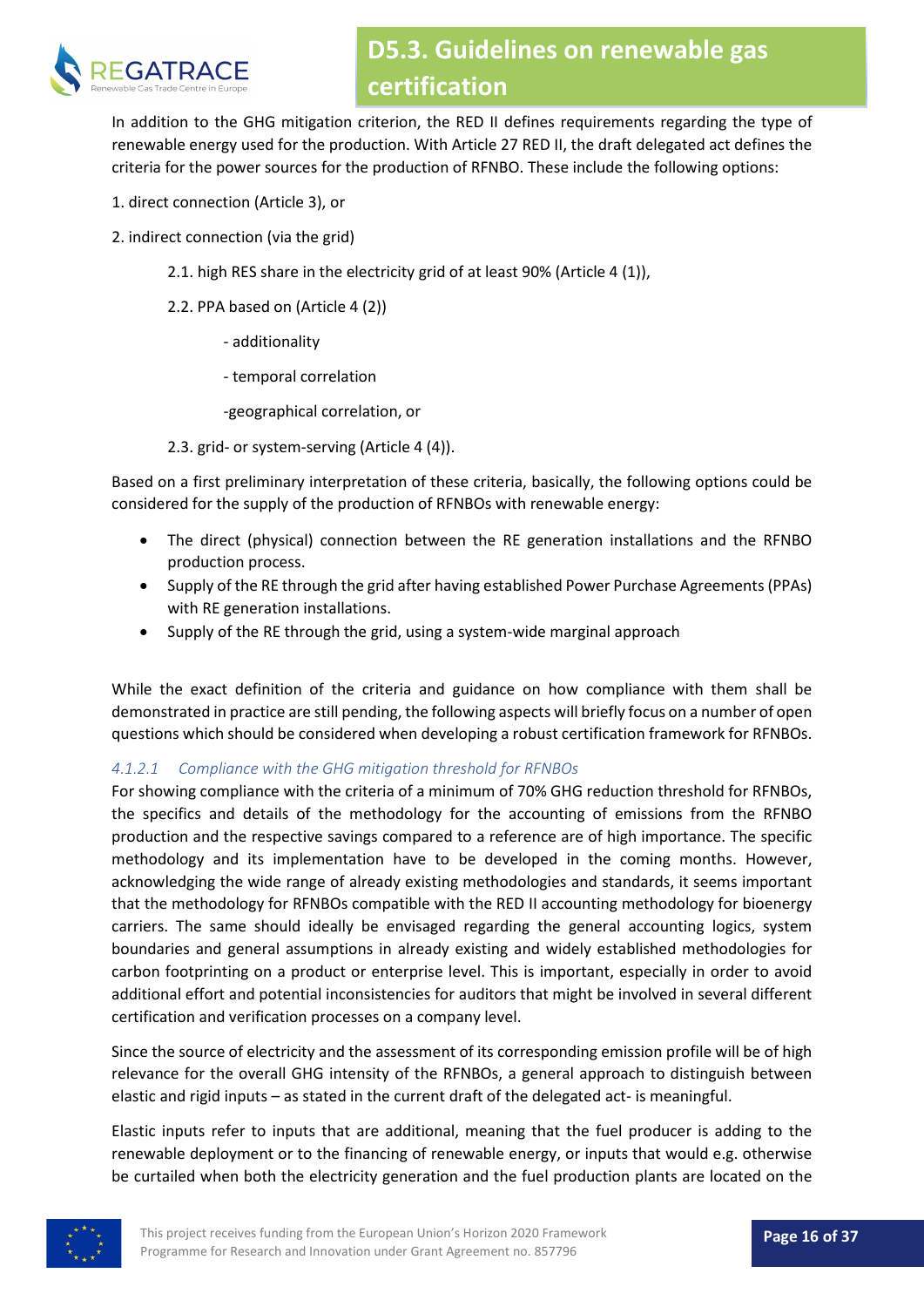

same side. According to the current draft of the delegated act, it accounts for a minimum of 50% of the economic output.

So called rigid inputs refer either grid electricity or RE which is diverted from uses in other sectors and its renewable properties have already been claimed there. Furthermore, according to the current draft, they account for a max. of 10% of the economic output.

Depending on the specific rules for the emission factors to be used for rigid and elastic inputs in the overall GHG assessment of RFNBOs, it seems likely that a robust recognition of additional and nonadditional inputs will be a crucial element for the operationalisation of the GHG mitigation criteria for RFNBOs. Given that a very strict definition of additional inputs, based for example solely on a physical connection between RFNBO production and a new, off-grid RE installation can become a barrier for the development of RFNBO capacities in the EU, the creation of the "right" regulatory framework for the additional renewable electricity, which is supplied via the grid will be key element to RFNBO capacity developments. That also refers to carbon sources as an input, since additionally produced carbon –even if it is a biogenic carbon source- shall be avoided. Such developments can already be seen in the field.

Second to the type of RE used for RFNBO production, the carbon source is a relevant factor for the GHG assessment, which should be considered appropriately in the respective methodology. Potential carbon sources for RFNBO production are naturally occurring carbon (from direct air capture or geological sources), carbon from fossil origin and carbon from biological origin. This differentiation and the acknowledgement of potential differences related to the climate impact of RFNBOs produced from different carbon sources seems highly relevant. Furthermore, it seems important to address this aspect and provide clear guidance on its consideration in the GHG balance of RFNBOs, since especially for carbon from fossil resources CCU projects and applications might lead to questions about who would be entitled for specific claims on CO<sub>2</sub> credits (Sailer et al. 2021), etc. In addition, standard values and typical values for the most relevant RFNBOs pathways were already published within the annex of the draft of the delegated Act on RED II Art. 28. However, more ones are needed for market actors in order to reduce the potential effort that can be associated with a calculation of the GHG mitigation potential of their RFNBO based on actual values.

Finally, for some renewable gases, direct emissions, e.g., from leakage or incomplete conversion processes, can be relevant contributors to their overall GHG balance and the respective climate impacts of the energy carrier. For example, methane is a relevant greenhouse gas and methane emissions from methane slip or leakage are of high relevance for the development of future renewable gas capacities and infrastructure. Furthermore, in addition to the quantification of direct methane emissions, the selection of the time frame and the climate metrics can have a strong impact on assessment results, since methane has a much higher radiative forcing than CO<sub>2</sub>, but is relatively shortlived. Consequently, using climate metrics for Global Warming Potentials over a single 100-year time frame has been critically discussed in a number of publications (Luecke et al. 2022). When discussing aspects related to the GHG assessment of renewable gases or RFNBOs, also effects from direct emissions of hydrogen should be considered. Even though hydrogen is not a direct greenhouse gas, in the atmosphere, it reacts and thus reduces the abundance of the hydroxyl radical, thus leading to a potential expansion of the atmospheric lifetimes of GHGs such as CH<sub>4</sub> (Bond et al. 2011; Weger et al. 2021). Hydrogen is therefore considered an indirect greenhouse gas (Derwent et al. 2006; Derwent et al. 2020; Schultz et al. 2003).

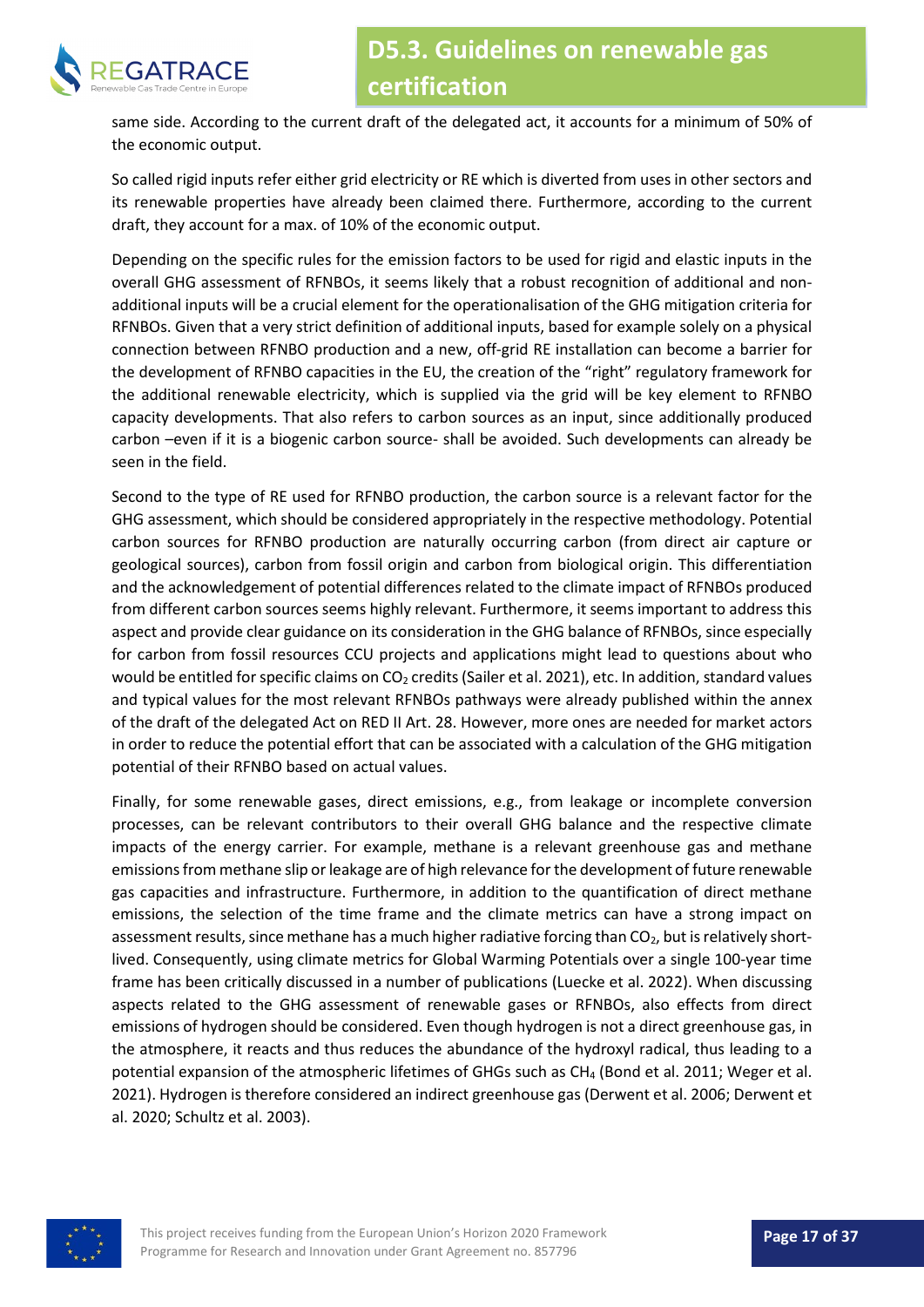

#### *4.1.2.2 Additionality of renewable energy used for RFNBO production*

Following the ambitious targets to increase the share of renewable gases in all energy sectors of the European economy will require a significant amount of renewable electricity. Consequently, it is important to ensure that the electricity demand for hydrogen or other renewable gases will not become a drain on existing renewables in the energy system, which are needed to decarbonise other sectors. Thus, the growing demand needs to be matched with new capacities of renewable electricity (Fritsche et al., 2022).

For this reason, the EU RED framework for the support of renewable energy requires that, to be accounted as renewable, electricity used for the production of renewable energy carriers has to be "additional". (European University Institute. 2021) defines the concept of additionality as "the requirement that renewables-based electricity used in electrolysers for the production of renewable hydrogen is additional to the renewables-based electricity which is used to meet the renewable penetration target with respect to final electricity consumption".

In practice, the proof of compliance with the additionality concept, which is an important factor for the GHG mitigation potential of the energy carrier and thus, the respective sustainability criterion of the RED, has to be verified by means of a certification process. In the current draft of the delegated act "additionality" is defined by the absence of state aid, as well as a timely difference between the operational date of the power plant and the electrolyser of 36 months.

Depending on the specific definitions and the qualified scenarios for the provision of additional RE, market actors will need to provide specific information, which might come from elements such as metering systems, information from PPAs.

#### *4.1.2.3 Traceability of information and general information management*

One of the key elements of existing sustainability certification for biomass and bioenergy is the traceability of specific information throughout the supply chain or the chain of custody of the certified product. The Guide to traceability from the UNGC and BSR defines traceability as "*The ability to identify and trace the history, distribution, location and application of products, parts and materials, to ensure the reliability of sustainability claims, in the areas of human rights, labour (including health and safety), the environment and anti-corruption." (UN Global Compact Office 2014).* 

Existing sustainability certification schemes for biomass, biobased materials and bioenergy use different traceability models to transfer specific information for a certain consignment or batch of a material or product throughout the supply chain and link them to a sustainability claim. Examples for traceability models are:

- The concept of **product segregation**, i.e., where certified materials and products are physically separated from non-certified materials and products at each stage along the value chain. This shall help to ensure that certified and non-certified materials and products are not mixed and that the end product comes from a certified source (UN Global Compact Office 2014; ISEAL Alliance 2016).
- The concept of **mass balancing**, i.e., a model where certified and non-certified materials can be mixed. In any case, the model has to ensure that the exact volume of certified material entering the value chain must be controlled and an equivalent volume of the certified product leaving the value chain can be sold as certified. This model is used for products and commodities where segregation is very difficult or impossible to achieve. An example of a respective claim that can be made based on this model is: "product contains x per cent of certified components" (UN Global Compact Office 2014; ISEAL Alliance 2016).

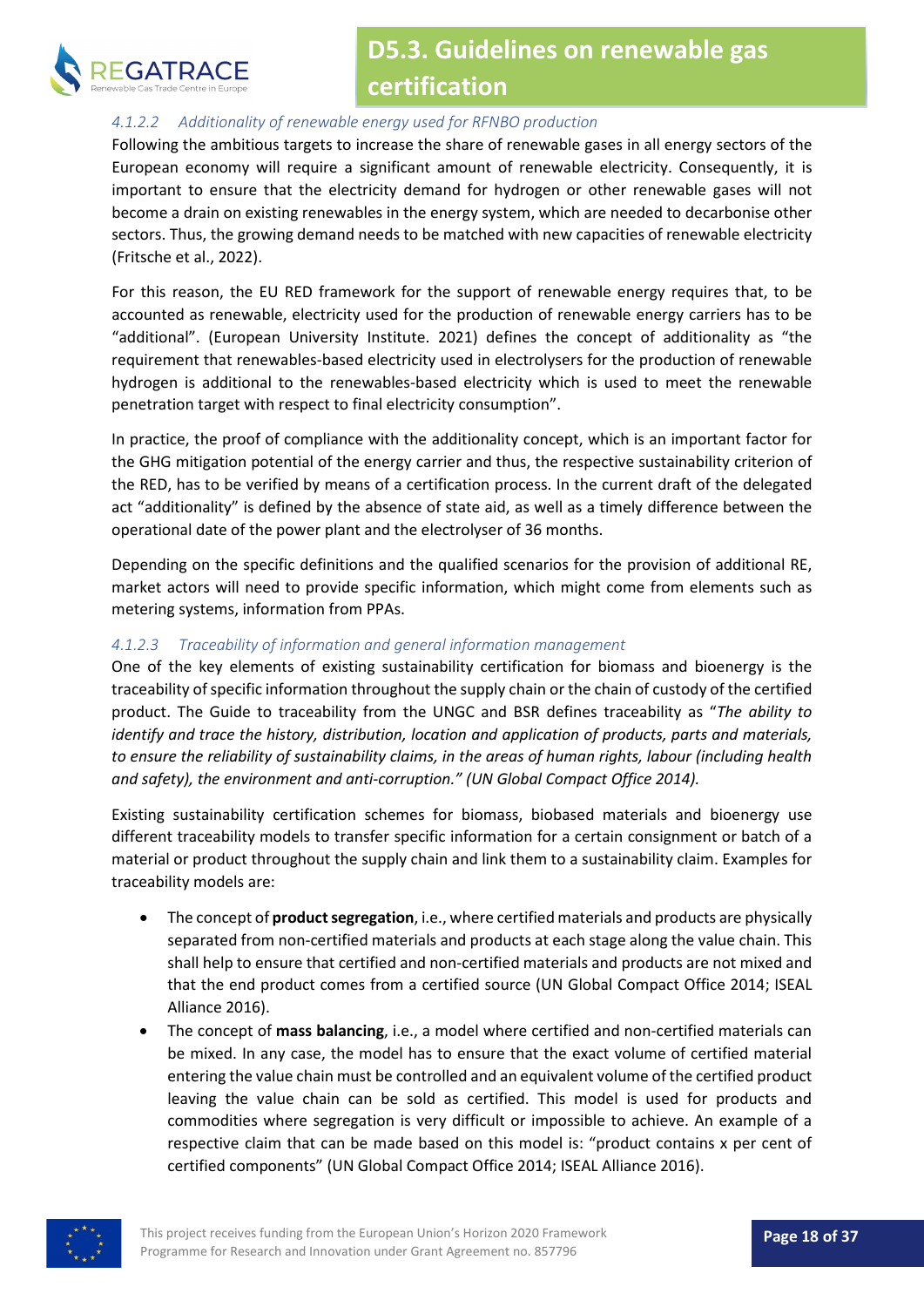

• The **book and claim** model does not necessarily allow for traceability at each stage in the supply chain. This model relies on the link between the volumes of the certified material produced at the beginning of the supply chain and the amount of certified product purchased at the end of the value chain. Thus, a company can obtain sustainability certificates for the volume of certified materials that it puts into the supply chain. Certified and non-certified materials flow freely throughout the supply chain. Sustainability certificates can then, for example, be bought via a trading platform and can be issued by an independent body. Companies that want to make sustainability claims can purchase such certificates (UN Global Compact Office 2014; ISEAL Alliance 2016).

These three, typical traceability models, differ by the extent to which certified and non-certified materials are permitted to mix, as well as by claims that can be attached to the final product.

For the case of biogenic renewable gases under the RED II framework, the basis for the traceability models in recognised certification schemes is an auditing and certification of each of the processes involved in the value chain of the respective product. During auditing and while transferring certified biomass and bio-based products through the supply chain, different certification and auditing documents are being generated. These documents contain relevant information, as well as characteristics of the certified biomass (e.g., feedstock type and origin, low ILUC risk biomass, etc.). In general, different types of documents can be relevant in the generalised, typical supply chain, pictured in the figure below [\(Figure 3\)](#page-18-0).

Along this supply chain, relevant information is included, amongst others in the following documents:

- The self-declaration: relevant for the interface biomass production, statement to declare general compliance with the relevant criteria for the agricultural/forestry production;
- The audit documentation or report;
- The sustainability certificate (filed for each certified element of the supply chain) and finally the proof of sustainability (including aggregated information, such as for example the overall GHG mitigation potential of a certified biofuel).



<span id="page-18-0"></span>*Figure 3 Types of documents and information to be prepared and processed throughout the sustainability certification of a bioenergy value chain under the RED II framework (Star-ProBio Project 2020)*

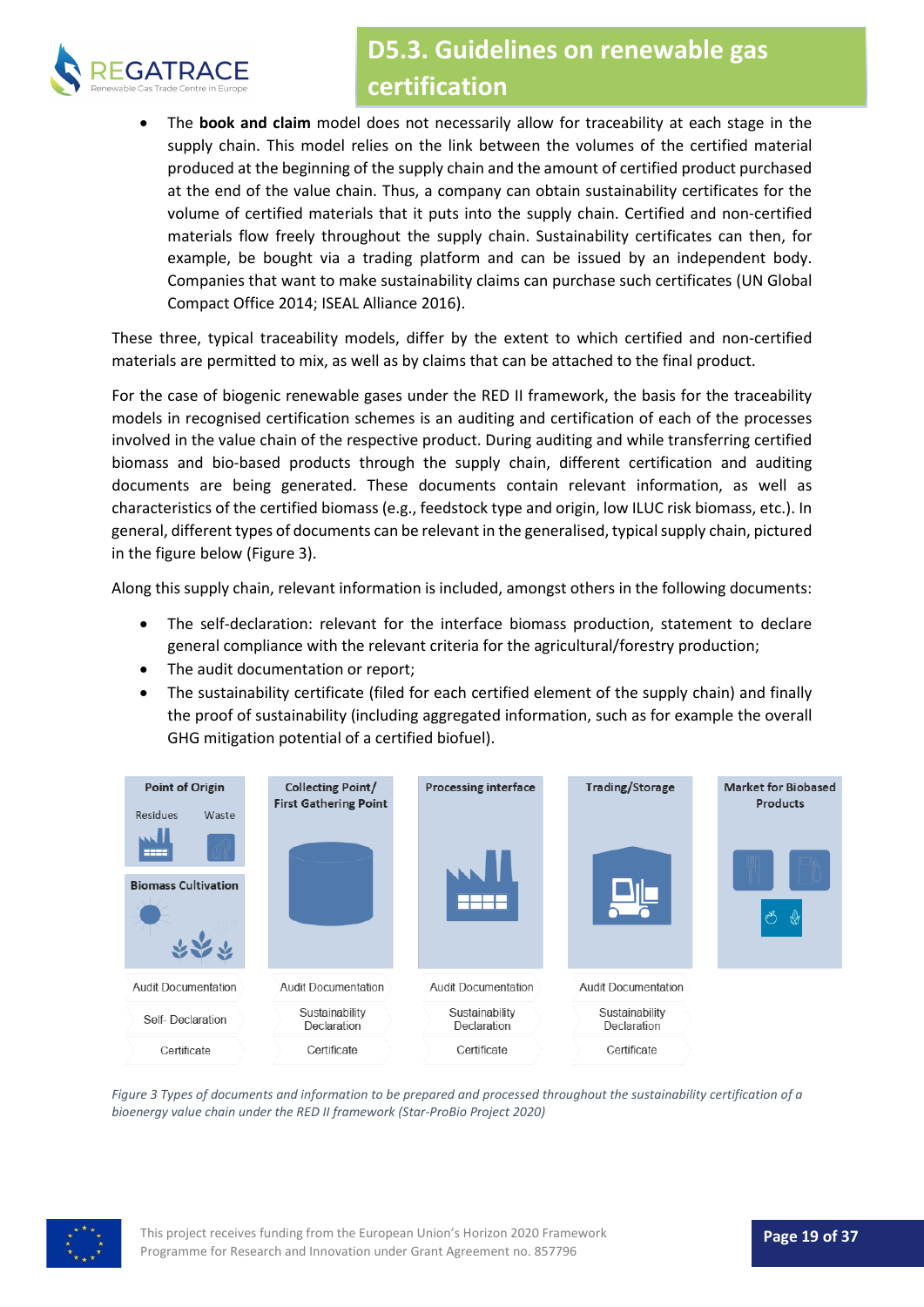

Typically, this information is partly collected and processed within internal database systems of the respective certification schemes and also national databases and registries such as the NABISY<sup>[3](#page-19-1)</sup> system. When certifying more complex value chains, a transfer of information between market actors, e.g., different certification schemes or even different traceability models, can become relevant.

Depending on the specific definition and the possible approaches to verify the criteria for renewable gases and RFNBOs in the future, connections between different traceability models are necessary. One of the relevant questions is how to organise the transfer of necessary information for a value chain, which might, for example, combine different traceability models, such as book and claim or product segregation in different certification schemes. In any case, it seems likely, that the respective system(s) certifying and documenting future sustainability criteria for renewable gases under the RED II will require interfaces and interactions between the elements of the certification schemes involved. However, the transfer of information that might be necessary to prove compliance with the additionality criteria (depending on its final definition and operationalisation) and potential other sustainability criteria for RFNBOs or RE, in the future might require additional efforts to combine and expand existing elements for sustainability certification and the registry of RE and renewable gases [\(Figure 4\)](#page-19-0). This is also necessary in order to avoid risks for fraud or double counting effects of RE.



<span id="page-19-0"></span>*Figure 4 Simplified example for a change in the traceability model and the type of documentation throughout the value chain of an energy carrier*

For RE that is, for example, used to produce renewable gases, information that can be relevant for downstream market actor include the start of operations of the RE production plant, information on subsidies received by the producer of RE and potentially already existing certifications. REGATRACE D4.3 recognises the respective challenges associated with the documentation of financial support and developed a draft rule.

Considering the above-mentioned aspects, general awareness from policy makers regarding the possibilities, but also the limitations of certification as a tool to prove compliance with sustainability requirements for renewable gases, is highly important. Thus, it is highly relevant that current and future sustainability requirements for renewable gases are defined in a way, which is in general compatible with certification instruments, without creating systems that become too complex or

<span id="page-19-1"></span><sup>3</sup> https://nabisy.ble.de/app/locale?set=en

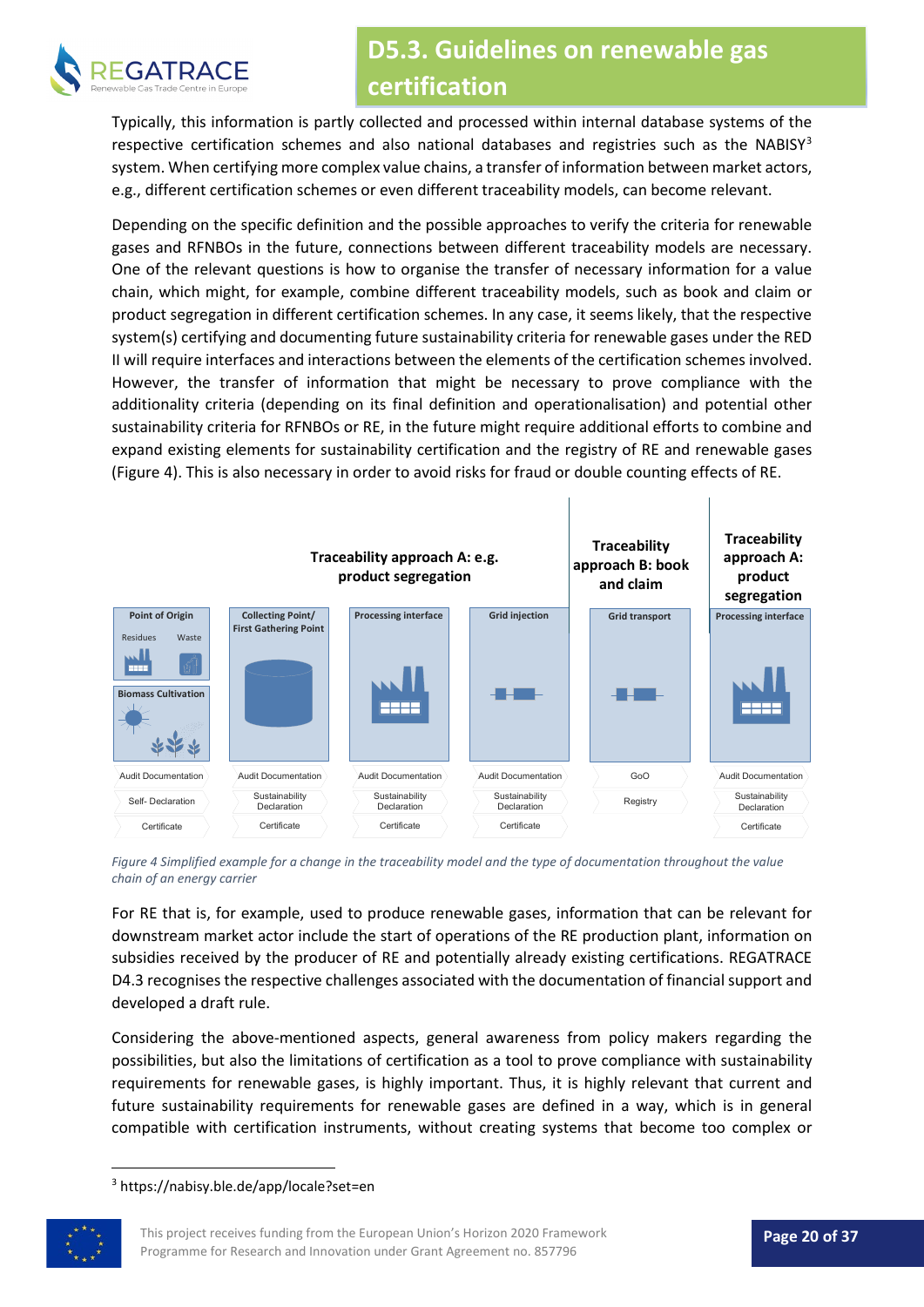

increase the risks for potential fraud an in transparencies. This would also include a harmonisation of the European legislation with regards to the certification and documentation of renewable gases.

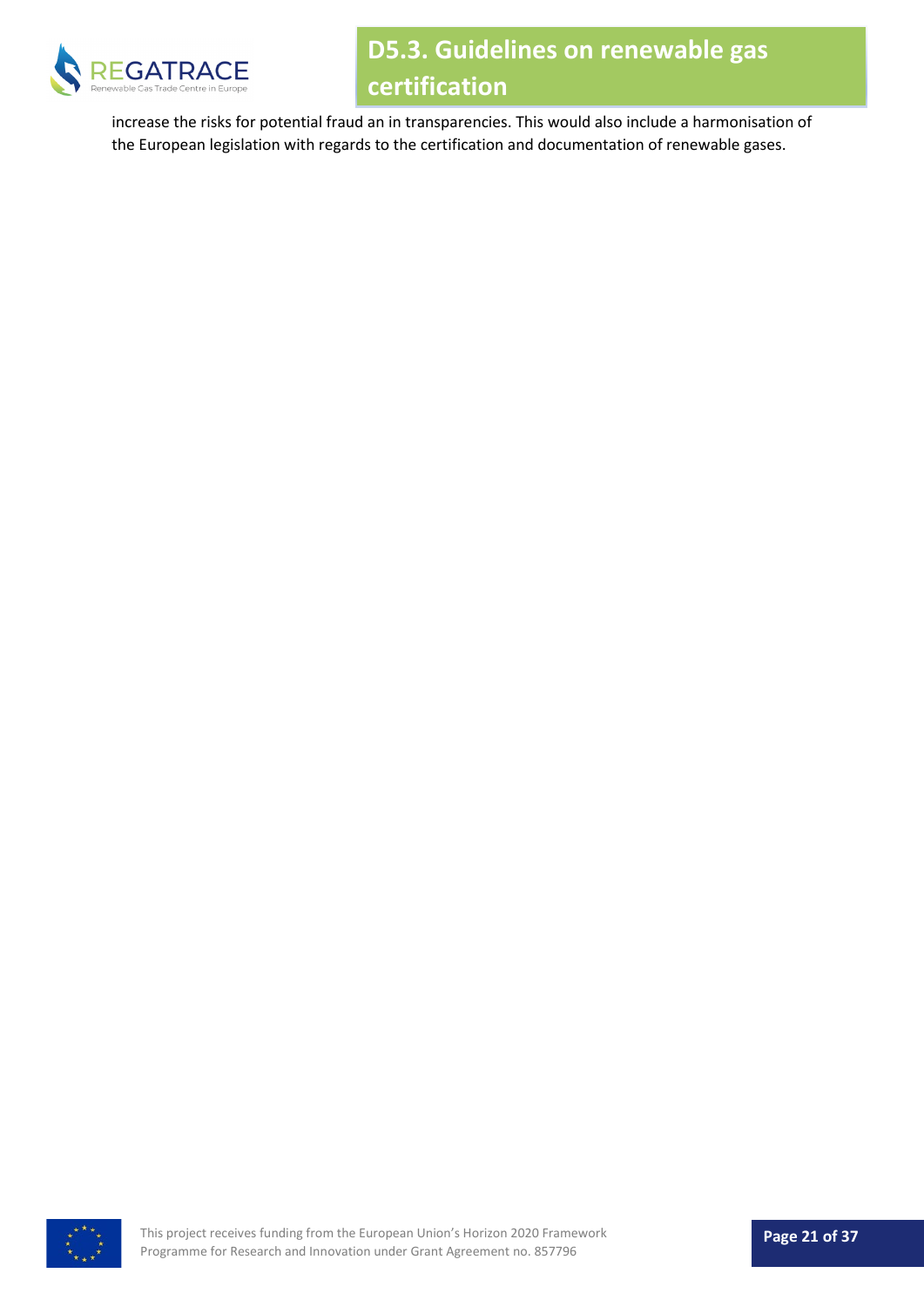

<span id="page-21-0"></span>5 Guidance on open questions related to the GHG accounting for renewable biogenic gases in the context of the RED sustainability certification

While the development for practical solutions for most of the open questions, especially for nonbiogenic renewable gases, that have been addressed in the previous chapter will require legislation final legislative framework, the open questions related to the sustainability certification of biogas, biomethane, and other biogenic renewable gases are mostly related to the practical implementation of the GHG mitigation criteria. Especially the fact that the RED II includes only few standard values for biogas and biomethane pathways, as well as the annex of the draft delegated act on RED II Art 28 for non-biogenic gases might lead to a situation where producers are required to prove compliance with the GHG threshold based on own calculations. Besides methodological questions and uncertainties, this might impose significant challenges for the collection of the necessary data. One of the reasons for this is that especially larger biogas and biomethane installations are supplied with feedstock by significant number of market actors. This chapter will focus on providing support especially for questions related to methodological aspects of the GHG accounting for biogas and biomethane under the RED II framework. Basis for this are results and findings from a number of projects such as BIOSURF<sup>[4](#page-21-2)</sup>, ZertGas<sup>[5](#page-21-3)</sup>, Advancefuel<sup>[6](#page-21-4)</sup>, Handout<sup>[7](#page-21-5)</sup> and Star-ProBio  $8a$  $8a$ s well as the work conducted for REGATRACE T5.1, compare (Majer et al. 2021).

#### <span id="page-21-1"></span>5.1 Methodological basis

The methodology for calculating the GHG savings of a biofuel under the RED II builds on the existing regulations for biofuels and bioliquids from RED I. REGATRACE D5.1 (Majer et al. 2021) presents a proposal for a calculation methodology, which operationalises the framework defined in Annex V of the RED II. The basis for GHG calculation methodology defined in REGATRACE D5.1 (Majer et al. 2021) are regulatory requirements derived from the RED II itself, as well as from additional guidance documents from the national implementation, as well as further decisions and notes of the EU Commission[. Table 3](#page-22-0) provides an overview of the key regulatory documents considered.

- <span id="page-21-3"></span><sup>5</sup> See: https://www.energetische-biomassenutzung.de/en/projects-
- partners/details/project/show/Project/ZertGas-607
- <sup>6</sup> See: http://www.advancefuel.eu/
- <sup>7</sup> See:

<span id="page-21-6"></span><span id="page-21-5"></span><span id="page-21-4"></span><sup>8</sup> http://www.star-probio.eu/wp-content/uploads/2017/04/D8.2\_SAT-ProBio-blueprint\_final-report\_3 scalone.pdf



<span id="page-21-2"></span><sup>4</sup> Compare http://www.biosurf.eu/wordpress/wp-content/uploads/2015/07/Comprehensive-methodology-oncalculating-entitlement-to-CO2-certificates-by-biomethane-producers.pdf

https://www.dbfz.de/fileadmin/user\_upload/Referenzen/Broschueren/Handreichung\_Biomethane\_englisch.p df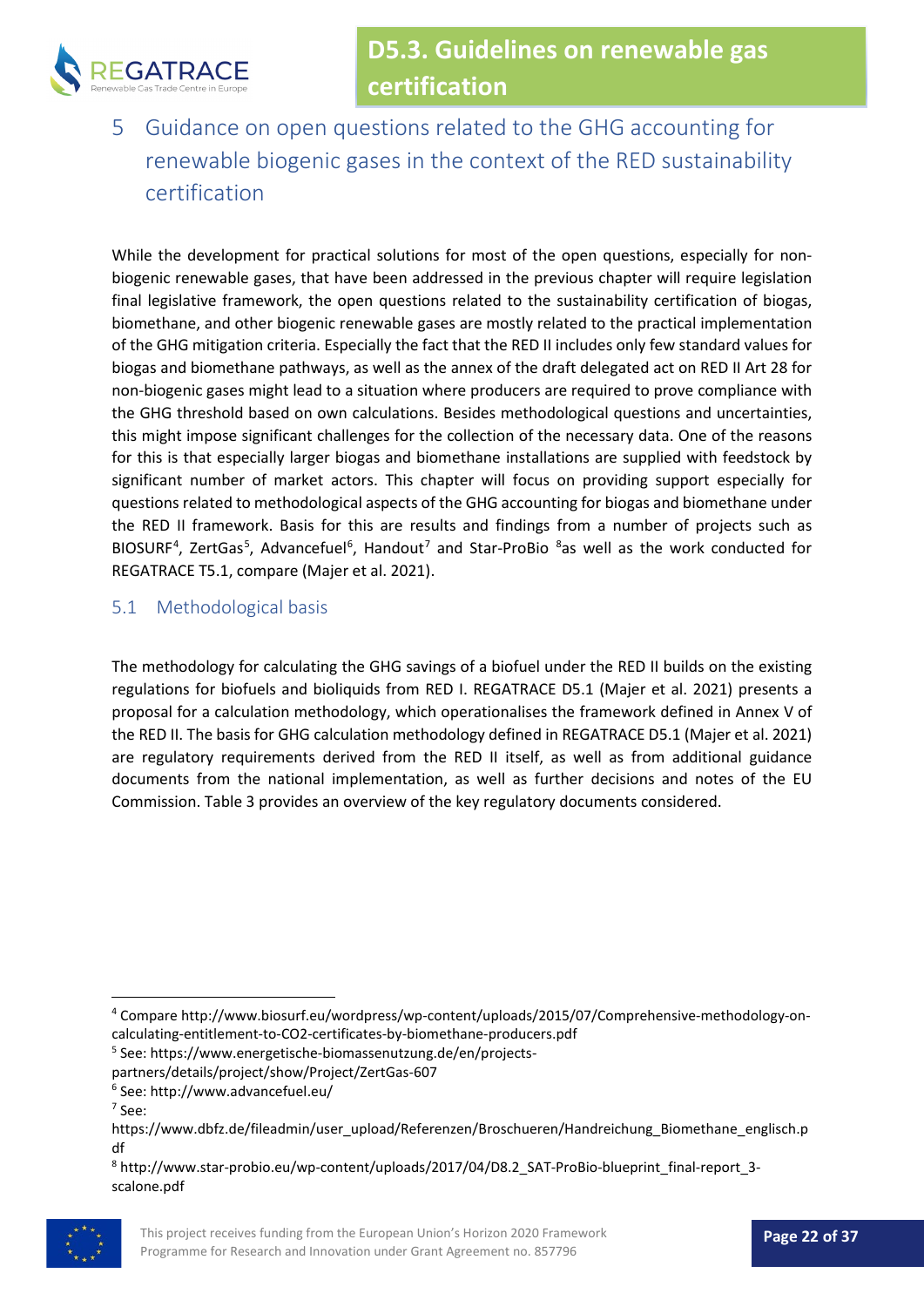

<span id="page-22-0"></span>*Table 3 Regulatory aspects with relevance for the GHG accounting of Biogas and Biomethane under the RED II*

| <b>Title</b>                                                                                                                                                                                                       | Source/year | <b>Details</b>                                                                                                                                                                                                                                                        |
|--------------------------------------------------------------------------------------------------------------------------------------------------------------------------------------------------------------------|-------------|-----------------------------------------------------------------------------------------------------------------------------------------------------------------------------------------------------------------------------------------------------------------------|
| Directive (EU) 2018/2001 of the European<br>Parliament and of the Council on the promotion<br>of the use of energy from renewable sources (RED<br>II) (Europäische Union 2018)                                     | COM/2018    | Includes updated sustainability criteria (incl.<br>greenhouse gas savings criteria) for liquid, solid<br>and gaseous biofuels and other alternative fuels<br>Methodology<br>renewable<br>and<br>gases.<br>for<br>calculating GHG savings of bioenergy value<br>chains |
| Corrections to the Directive (EU) 2018/2001 of<br>the European Parliament and of the Council on<br>the promotion of the use of energy from<br>renewable sources (European Commission 2018)                         | COM/2018    | Listing of some errors in the RED II and<br>presentation of the respective correction                                                                                                                                                                                 |
| Directive (EU) 2009/28/EC of the European<br>Parliament and of the Council on the promotion<br>of the use of energy from renewable sources                                                                         | COM/2009    | Includes sustainability criteria (incl. greenhouse<br>gas savings criteria) for liquid, solid and gaseous<br>biofuels and other alternative fuels and<br>renewable gases. Methodology for calculating<br>GHG savings of bioenergy value chains                        |
| Commission decision of 10 June 2010 on<br>guidelines for the calculation of land carbon<br>stocks for the purpose of Annex V to Directive<br>2009/28/EC (Europäische Kommission 2010;<br>European Commission 2010) | COM/2010    | Methodology for calculating the carbon stock<br>and carbon stock changes for actual or reference<br>land use                                                                                                                                                          |
| NOTE on the conducting and verifying actual<br>calculations of GHG emission savings version 2.0<br>(European Commission)                                                                                           | COM/2017    | Guidance and clarification on the calculation and<br>verification of actual GHG saving values                                                                                                                                                                         |
| Communication from the Commission on the<br>practical implementation of the EU biofuels and<br>bioliquids sustainability scheme and on counting<br>rules for biofuels (European Commission 2010)                   | COM/2010    | Notes on the implementation of the RED I<br>requirements and the GHG calculation for<br>biofuels                                                                                                                                                                      |

As discussed in the previous paragraphs, compliancy with the RED II criteria for renewable gases will likely be shown by market actors based on sustainability certificates from a recognised scheme. Consequently, we analysed existing methodological principles for GHG accounting in system documents of the certification systems currently recognised by the EU Commission, as shown in [Table](#page-23-0)  [4.](#page-23-0) The schemes differ regarding their specific geographical and sector scopes. Respective documents, relevant for GHG accounting in those schemes with focus on biomethane that could be identified, are included i[n Table 4.](#page-23-0)

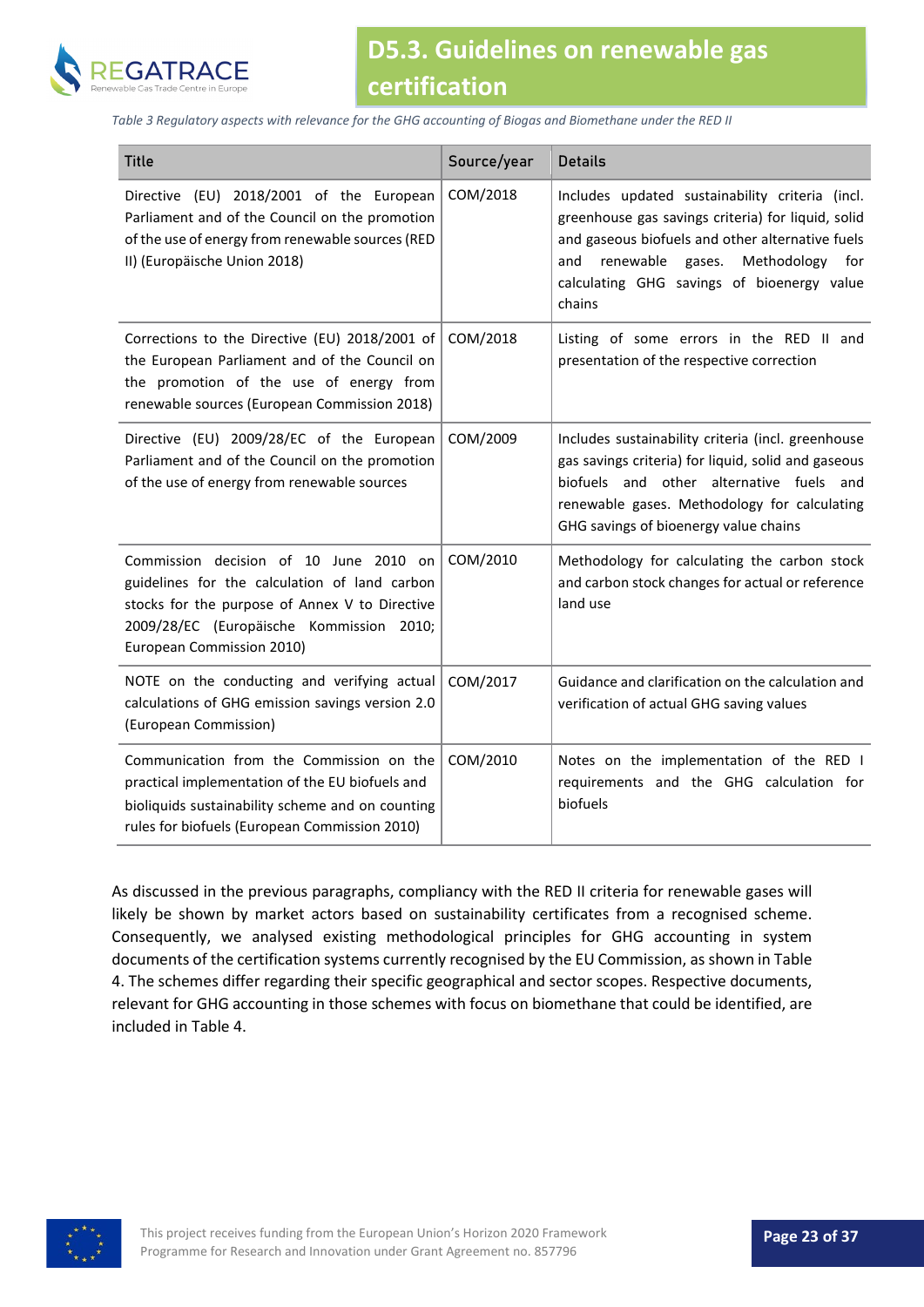

<span id="page-23-0"></span>*Table 4 EU COM recognised voluntary certification schemes for the verification of the sustainability requirements from the EU RED II, focus Biogas and Biomethane*

| Scheme                                              | EC<br>Recognition | <b>Biomethane</b><br>Scope | Relevant System document(s)                                                                                                                                                                                        | <b>Details</b>                                                                                        |  |
|-----------------------------------------------------|-------------------|----------------------------|--------------------------------------------------------------------------------------------------------------------------------------------------------------------------------------------------------------------|-------------------------------------------------------------------------------------------------------|--|
| <b>ISCC</b>                                         | Yes               | Yes                        | 205:<br><b>ISCC</b><br><b>GREENHOUSE</b><br><b>GAS</b><br>EMISSIONS (V3.0)                                                                                                                                         | Inventory<br>οf<br>applicable emission<br>factors and standard                                        |  |
|                                                     |                   |                            | ISCC 201-3: GUIDANCE FOR THE<br>CERTIFICATION OF BIOGAS AND<br><b>BIOMETHANE (V3.1)</b>                                                                                                                            | values                                                                                                |  |
| <b>REDcert</b>                                      | Yes               | Yes                        | REDcert System document for the<br>GHG accounting (V4.0)                                                                                                                                                           |                                                                                                       |  |
| <b>RSB</b>                                          | Yes               | Yes                        | RSB-STD-11-001 (V.3.2)                                                                                                                                                                                             |                                                                                                       |  |
| <b>RTRS-EU RED</b>                                  | Yes               | No                         | <b>RTRS</b><br>EU<br><b>RED</b><br>Compliance<br><b>Requirements for Producers (Version</b><br>3.3_ENG)<br>Compliance<br><b>RTRS</b><br>EU<br><b>RED</b><br>Requirements for the Supply Chain<br>(Version 3.4_ENG) |                                                                                                       |  |
| 2BS<br><b>Biomass</b><br><b>Biofuels</b>            | Yes               | Yes                        | 2BS-STD-02 (Version 2.0)                                                                                                                                                                                           |                                                                                                       |  |
| Sustainability<br>voluntary<br>scheme               |                   |                            | 2BS-PRO-03 (Version 3.6)                                                                                                                                                                                           | <b>GHG</b><br>calculation<br>presented in detail                                                      |  |
| <b>Better</b><br>Biomass (NTA<br>8080)              | Yes               | Yes                        | NTA 8080-1:2015                                                                                                                                                                                                    | The<br>relevant<br>document<br>is<br>not<br>publically available                                      |  |
| <b>KZR INIG</b>                                     | Yes               | Yes                        | Guidelines for the determination of<br>the life cycle per unit values of GHG<br>emissions for biofuels, bioliquids<br>Description of the INiG System of<br>Sustainability Criteria -general rules                  |                                                                                                       |  |
| Austrian<br>Agricultural<br>Certification<br>Scheme | Yes               | Partly                     | Sustainability<br>of<br>biofuels<br>and<br>bioliquids - Information sheet for<br>entrepreneurs/information sheet for<br>registered managers                                                                        | Only<br>recognised<br>national<br>system.<br>Scope:<br>Austria,<br>limited to feedstock<br>(biomass). |  |

There is a great deal of overlap between the GHG accounting approaches for biofuels and biogas/biomethane. For example, the calculation for the interfaces of biomass cultivation and the transport of the raw materials do not differ, meaning that there is already an established methodology and a long-time experience to be utilised. The special aspects of biogas supply chains, especially biogas

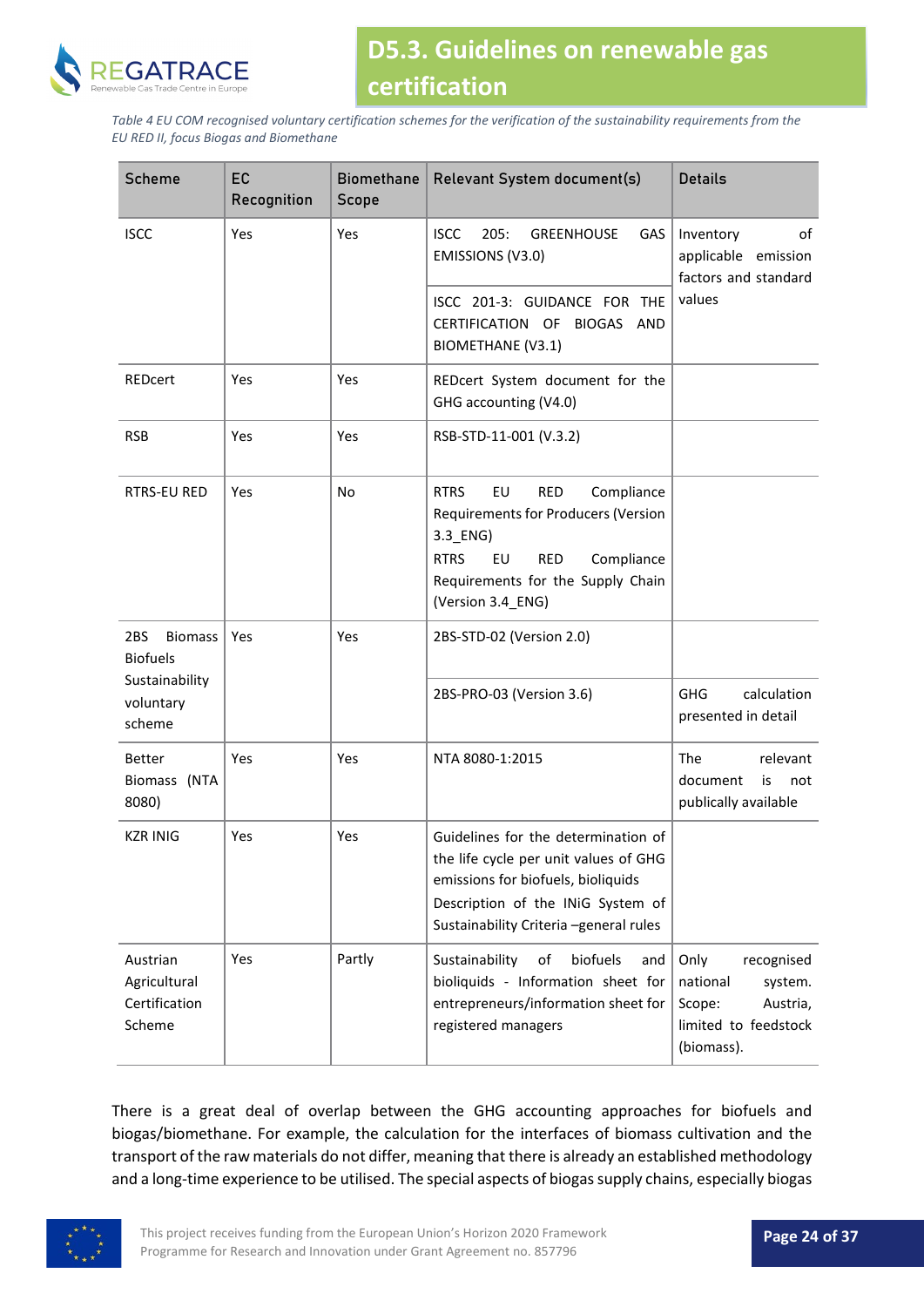

production and downstream processing steps (e.g., biogas upgrading) are not exhaustively described in any of the system documents analysed. It is to be expected that new versions with extended GHG calculation methodologies will be published in the course of the renewed recognition of the systems under RED II and throughout the national implementation of the directive in EU Member States.

Additional documents, with partly greater methodological depth or application-related considerations, are presented in [Table 5.](#page-24-0) Parts of the methodology of the RED frameworks, e.g., related to soil carbon content, are based on the methodologies of the IPCC Guidelines for National GHG Inventories. The relevant tools for calculating nitrous oxide emissions from biomass cultivation are also based on the IPCC methodology [\(Table 5\)](#page-24-0). However, some of these methods are very complex and therefore appear unsuitable for use by economic operators falling under the scope of RED II without further simplifications or adjustments.

| <b>Title</b>                                                                                                                                                 | Source/year             | <b>Details</b>                                                                                                                                               |
|--------------------------------------------------------------------------------------------------------------------------------------------------------------|-------------------------|--------------------------------------------------------------------------------------------------------------------------------------------------------------|
| 2006 IPCC Guidelines for National Greenhouse<br>Gas Inventories, Volume 4: Agriculture, Forestry<br>and Other Land Use (IPCC 2006)                           | <b>IPCC/2006</b>        | Methodology for the calculation of<br>nitrous oxide emissions from soil<br>cultivation                                                                       |
| 2019 Refinement to the 2006 IPCC Guidelines<br>for National Greenhouse Gas Inventories,<br>Volume 4: Agriculture, Forestry and Other Land<br>Use (IPCC 2019) | <b>IPCC/2019</b>        | Update of the methodology for the<br>calculation of nitrous oxide emissions<br>from soil cultivation                                                         |
| Guide to sustainable biomass production (BLE<br>2010)                                                                                                        | BLE/2010                | Guideline for the implementation of the<br>sustainability ordinances (BioStNachV,<br>BioKraftNachV). Illustration of the<br>calculation of the GHG reduction |
| Technical and methodological basics of GHG<br>balancing of biomethane (Oehmichen et al.<br>2015)                                                             | DBFZ/2015               | Guidance on the GHG accounting of<br>biomethane under RED I                                                                                                  |
| calculation<br>Methodology<br>for<br>the<br>and<br>certification of GHG emission caused by the<br>production of biomethane (Majer et al. 2016)               | Majer<br>et<br>al./2016 | Methodology and calculations of GHG<br>savings of biomethane as a fuel under<br>RED I                                                                        |

<span id="page-24-0"></span>*Table 5 Project reports, studies and methodological documents relevant to the GHG balancing of biogas and biomethane*

To illustrate the calculation approach and support the actual implementation in practise, the methodology defined in D5.1 will be demonstrated with a simplified example calculation. For this, a data basis for a fictious value chain is necessary for this. [Table 6](#page-25-0) includes the sources and references used for this purpose. The report "Solid and gaseous bioenergy pathways: input values and GHG emissions" by the Joint Research Center is particularly noteworthy (European Commission. Joint Research Centre. 2017). This report presents the methodology and input data for calculating the default values from Annex VI of RED II. Our calculation examples were each based on a plant model from the KTBL Biogas Cost-Effectiveness Calculator. Although the model does not contain any information on GHG emissions, it does provide data and characteristic values (e.g., on energy consumption, gas quantities produced, losses, etc.) that are the basis for the exemplary calculation.

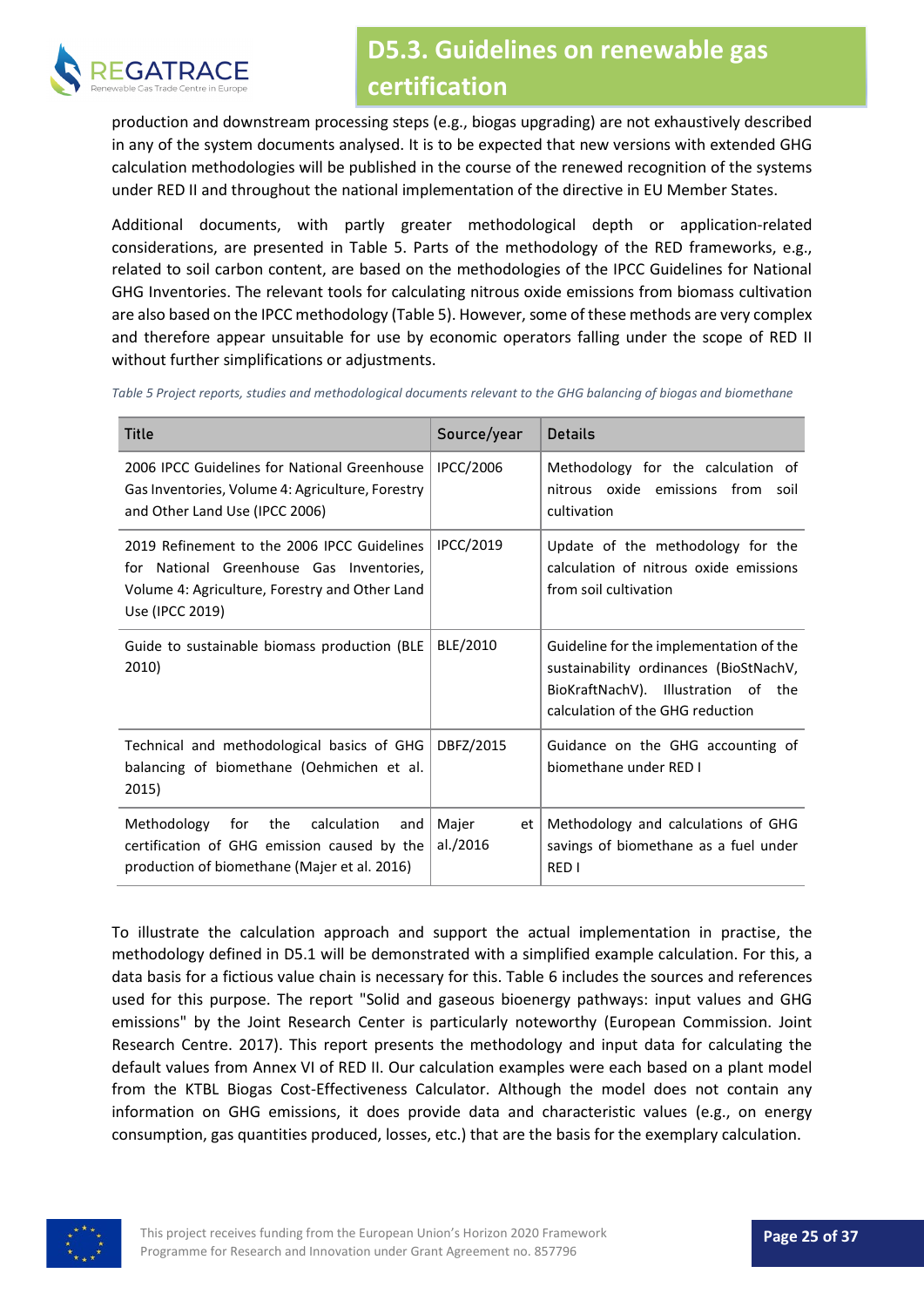

<span id="page-25-0"></span>*Table 6 Databases and sources for relevant parameters and emission factors for the GHG calculation of biogas and biomethane*

| <b>Title</b>                                                               | Source/year                       | Details                                                                                                                                                                 | reference                 |
|----------------------------------------------------------------------------|-----------------------------------|-------------------------------------------------------------------------------------------------------------------------------------------------------------------------|---------------------------|
| Database of LCA results for bio-<br>based commodities                      | Joint<br>Research<br>Center, 2018 |                                                                                                                                                                         | (Giuntoli et al. 2017)    |
| Solid and gaseous bioenergy<br>pathways: input values and GHG<br>emissions | Joint<br>Research<br>Center, 2017 | Derivation of RED II default<br>(maize,<br>values<br>manure,<br>biowaste) with input data<br>sources, calculation<br>and<br>based on COM(2016) 767<br>(RED II proposal) | (Giuntoli et al. 2017)    |
| additional<br>standard<br><b>BioGrace</b><br>values y 4d                   | <b>BioGrace Projekt</b>           | Excel table with emission<br>factors, especially for the<br>electricity mix of various<br>countries. Countries and for<br>agro inputs                                   | https://www.biograce.net/ |
| Economic calculator Biogas                                                 | <b>KTBL</b>                       | Web application that allows $ $ (KTBL 2020)<br>to generate plant models<br>that can be used as a<br>planning aid                                                        |                           |

While reviewing existing standard documents from certification schemes, we also analysed existing GHG calculation tools that might be appropriate for biogas and biomethane producers. Several tools have been developed for use in the context of RED I and are partly freely available. The Biograce tool was recognised by the EU Commission for use in the certification context. Biograce II extends the scope of application in accordance with RED II to include electricity and heat generation from solid and gaseous biomasses. In addition, the RSB and 2BSvs certification schemes provided their own GHG calculators. Among the tools presented i[n Table 7,](#page-26-0) only BioGrace II appears to be useful for use in the biogas and biomethane sector. However, other tools can also be useful for calculating GHG emissions from individual upstream and downstream interfaces.

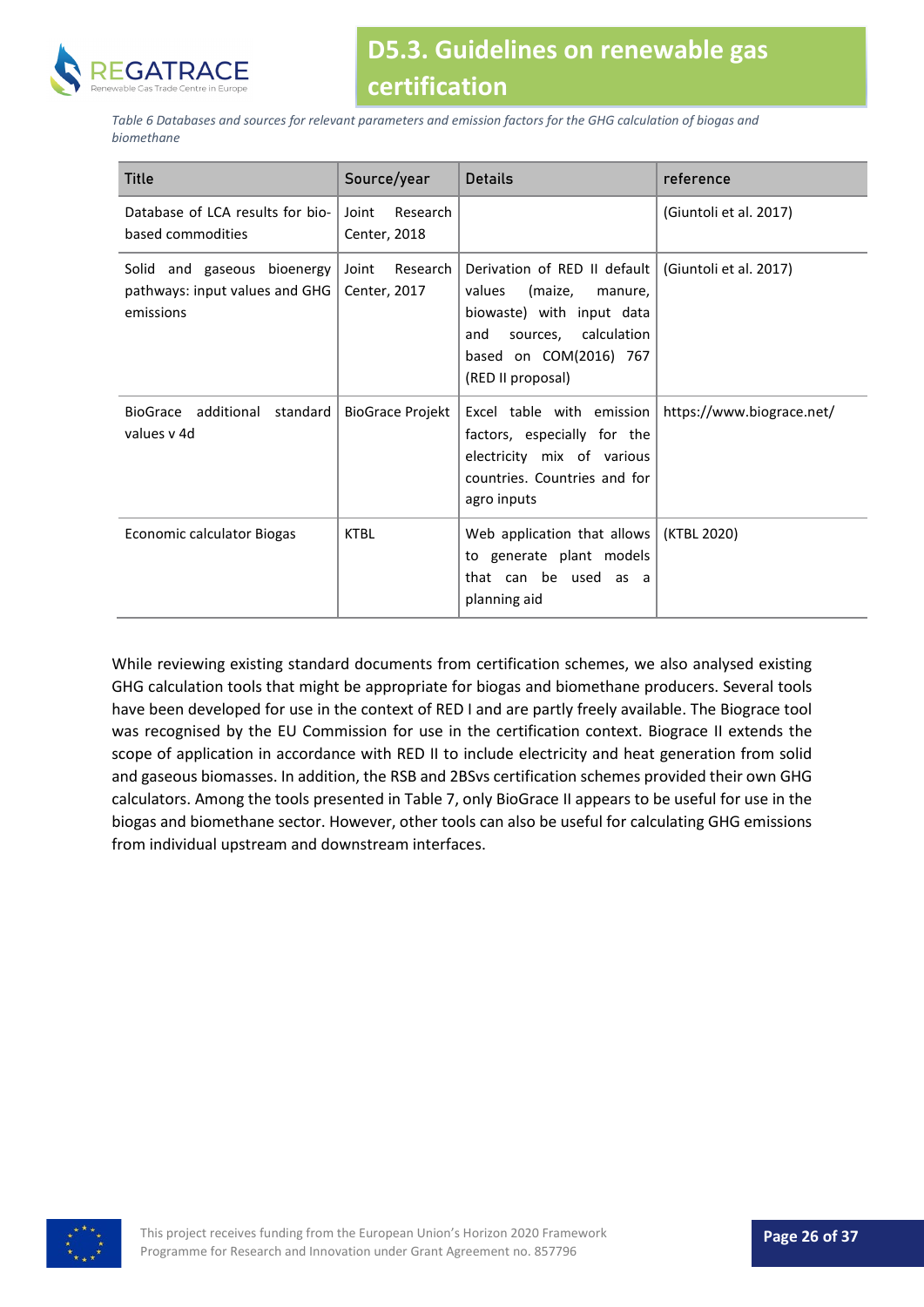

*Table 7 Greenhouse gas calculators and tools relevant in the context of biomass, biogas and the Renewable Energy Directive*

<span id="page-26-0"></span>

| <b>Title</b>                                       | Methodology                                                                                        | Included pathways                                                                                                 | Scope<br>Biogas/<br><b>Biomethane</b> | <b>Specialties</b>                                                                           | Availabiliy              | Source/year                                         | Reference                                                                                                      |
|----------------------------------------------------|----------------------------------------------------------------------------------------------------|-------------------------------------------------------------------------------------------------------------------|---------------------------------------|----------------------------------------------------------------------------------------------|--------------------------|-----------------------------------------------------|----------------------------------------------------------------------------------------------------------------|
| ENZO <sub>2</sub>                                  | Based on RED II I                                                                                  | Ethanol from sugarcane,<br>sugarbeet,<br>wheat.<br>Vegetable oil (rapeseed,<br>sunflower, soy, palm)<br>Biodiesel | No                                    | excel based                                                                                  | Free                     | ifeu/2009-2015                                      | https://www.ifeu.de/projekt/enzo2-eine-<br>treibhausgasrechenhilfe-zur-umsetzung-<br>der-biost-biokraft-nachv/ |
| <b>GHGenius</b>                                    |                                                                                                    | <b>Transport fuels</b>                                                                                            | Yes                                   | excel tool, Focus<br>Canada                                                                  | Free                     | (S&T)<br>Squared<br>Consultants Inc.                | https://www.ghgenius.ca/                                                                                       |
| <b>RSB</b><br><b>GHG</b><br><b>Calculator Tool</b> | Based on RED I<br><b>GHG</b><br><b>RSB</b><br>Calculation<br>Methodology<br>(RSB-STD-01-003-<br>01 | $\cdot$                                                                                                           | ?                                     | ?                                                                                            | Free for RSB-<br>Members | Roundtable<br>on<br>sustainable<br>biomaterials RSB | https://rsb.org/services-products/ghg-<br>calculator/                                                          |
| UK and Ireland<br>Carbon<br>Calculator             |                                                                                                    |                                                                                                                   |                                       | Tool for reporting<br>under the RTFO<br>framework                                            | Free                     | E4Tech/2018                                         | https://www.gov.uk/government/publicati<br>ons/biofuels-carbon-calculator-rtfo                                 |
| Biograce I                                         | Based on RED I                                                                                     | Ethanol, FAME, HVO, CNG;                                                                                          | Manure, slurry,<br>biowaste,          | Yes, CNG from excel tool based<br>calculator<br>for<br>Land use change<br>Esca<br><b>N2O</b> | Free                     | ifeu/2010-2012                                      | https://www.biograce.net/home<br>User<br>Manual<br>Calculation rules                                           |

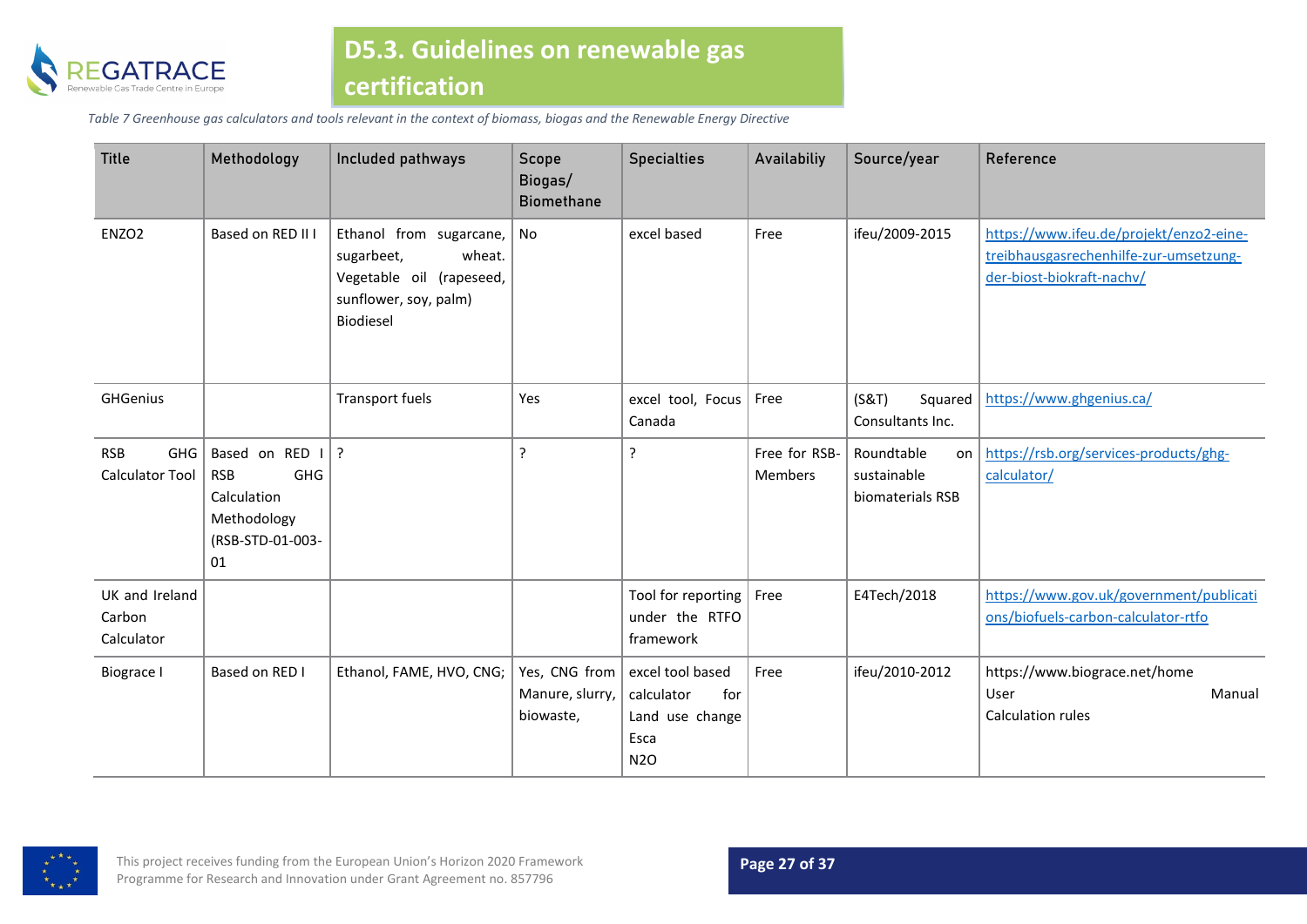

## **D5.3. Guidelines on renewable gas**

## **certification**

| <b>Biograce II</b>                               | Based<br>on<br>COM(2010)112<br>and<br>SWD(2014)259       | Heating,<br>Electricity,<br>Cooling from solid and<br>gaseous biomass                                        | Yes   | excel tool                                                        | Free | ifeu/2012-2015                                                                                                | https://www.biograce.net/biograce2/                                   |
|--------------------------------------------------|----------------------------------------------------------|--------------------------------------------------------------------------------------------------------------|-------|-------------------------------------------------------------------|------|---------------------------------------------------------------------------------------------------------------|-----------------------------------------------------------------------|
| GHG calculator<br>(German)                       | IPCC GWP 100                                             | Feedstock<br>provision,<br>biogas production, CHP                                                            | Yes   | Web application<br>Focus on biogas<br>production<br>in<br>Bavaria | Free | LfL-Bayerische<br>Landesanstalt für<br>Landwirtschaft<br>für<br>Institut<br>Landtechnik<br>und<br>Tierhaltung | www.thg-rechner.de                                                    |
| GHG calculator<br>(German)                       | Based on RED II<br>proposal<br>COM(2016)<br>767<br>final | Biogas production, CHP<br>combination of feedstocks<br>from agricultural biomass,<br>manure, waste, residues | l Yes | excel tool                                                        | Free | Fachverband<br><b>Biogas</b>                                                                                  | https://www.biogas.org/edcom/webfvb.ns<br>f/id/de-treibhausgasrechner |
| Agricultural<br><b>GHG</b> calculator<br>$V$ 4.0 | Based on RED I                                           | Emissions from biomass<br>cultivation                                                                        |       | excel tool                                                        | Free | 2BSvs/2020                                                                                                    | https://www.2bsvs.org/scheme-<br>requirements-and-documents.html      |
| Global Nitrous<br>Oxide<br>Calculator<br>(GNOC)  | Based<br><b>IPCC</b><br>on<br>Guidelines<br>(Tier<br>2)  | N <sub>2</sub> O<br>from<br>emissions<br>biomass cultivation                                                 | l Yes | Web application                                                   | Free | JRC/2013                                                                                                      | https://gnoc.jrc.ec.europa.eu/                                        |

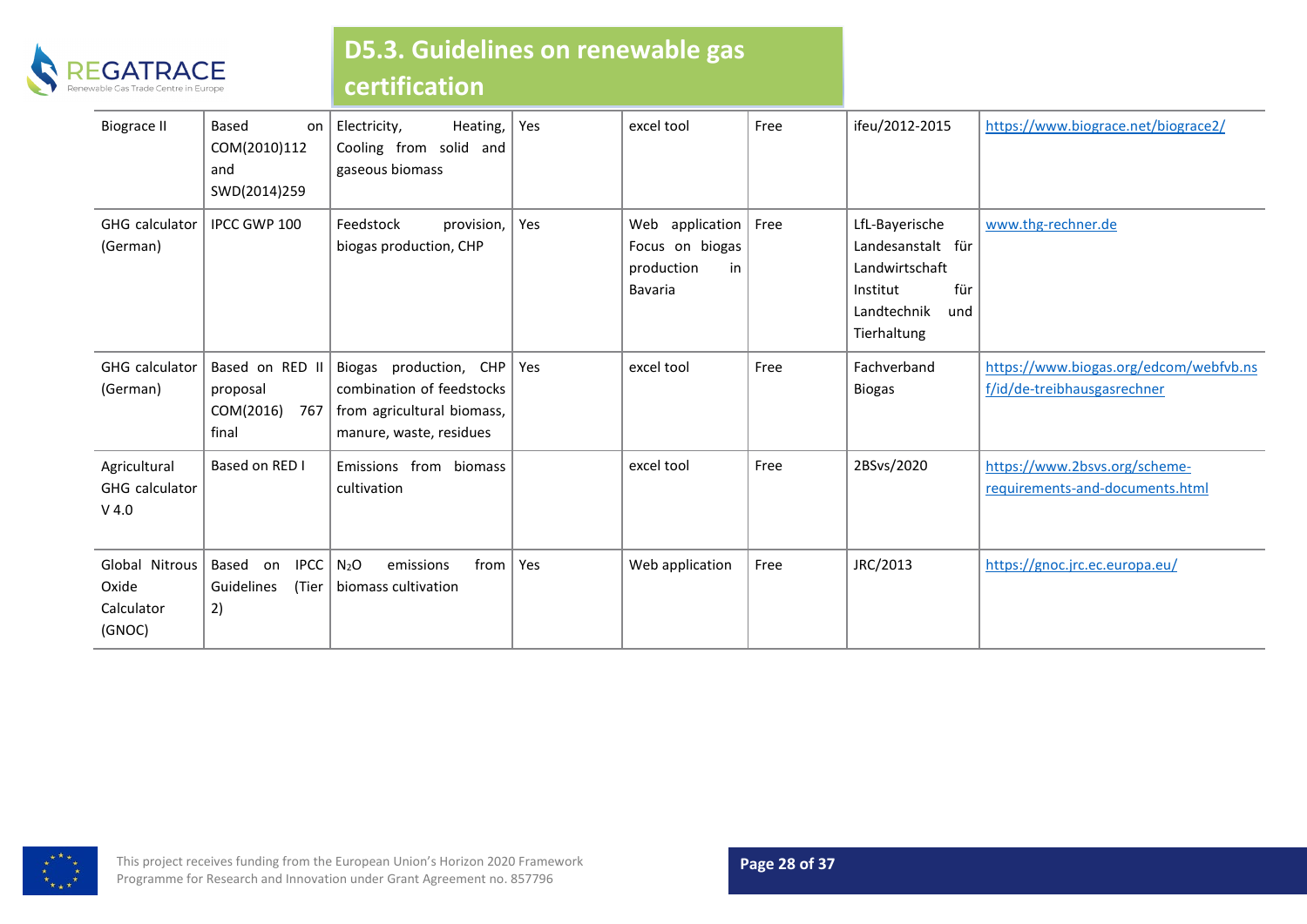

#### <span id="page-28-0"></span>5.2 Exemplary calculation for biogas and biomethane

In order to illustrate the rationale of the previously described methodology, this chapter includes exemplary GHG calculations for biomethane production systems. The example shown is based on a guidance document prepared by (Moosmann et al. 2021).

#### <span id="page-28-1"></span>5.2.1 Biogas and biomethane production based on a feedstock mix of manure and grass silage

Our exemplary calculation is based on a Biogas production, using a feedstock mixture of cattle slurry (CS) and grass silage (GS). Data for conversion efficiencies, energy consumption, etc. have been sourced from the KTBL Biogas calculator.<sup>[9](#page-28-2)</sup> Since the plant is operated with a large proportion of cattle slurry, the plant concept includes a treatment of the digestate. The solid phase is separated from the liquid phase by mechanical separation, thus increasing the transportability of the digestate as a fertiliser. The digestate storage systems are covered to minimise storage emissions.

The following sections demonstrate the basic approach for the calculation.

#### **Emissions from raw material extraction and cultivation eec:**

Cattle manure is considered a waste material. As the cattle slurry is produced on the farm premises, no emissions are estimated for extraction ( $e_{ec,RG}=0$ ). For the production of grass silage, the following assumptions are made for the calculation of emissions from the respective agricultural process:

| Input parameter                     | <b>Value</b>         | <b>Emission factor</b> | Emissions, kgCO <sub>2</sub> eq/ha*yr |
|-------------------------------------|----------------------|------------------------|---------------------------------------|
| N-fertiliser                        | 100 kg N/ha*yr       | 6.14                   | 614                                   |
| Digestate fertisliser <sup>10</sup> | 70 kg                | 0.0075                 | 0.53                                  |
|                                     | Digestate/ha*yr      |                        |                                       |
| Diesel                              | 42 l/ha*yr           | 2.1                    | 88.2                                  |
| $N2O$ emissions                     | 3.65 kg $N_2O/ha*yr$ | 298                    | 1087.7                                |
| Total:                              |                      |                        | 1790.4                                |

#### *Table 8 relevant parameter for the GHG calculation at the cultivation step*

(The value for nitrous oxide emissions from nitrogen and digestate application was calculated with the Biograce-tool).

For this example, we are assuming a grass silage yield of 8 t DM/ha\*yr. The raw material is sourced from a permanent grassland with a medium yield level. The area is harvested with four cuts per year. The fertiliser demand is supplied with digestate, serving as an organic fertiliser, with a supplementary mineral fertiliser application. The assumptions on fertiliser requirements are based on (Wendland et al. 2018) The area-related total emissions for the production of grass silage is divided by the area yield. This results in a GHG intensity of 223.8 kg CO<sub>2</sub>eq/t grass silage (DM). The conversion to FM at a DM content of 35 % results in: **78.3 kg CO<sub>2</sub>eq/t grass silage (FM).** 

<span id="page-28-3"></span><span id="page-28-2"></span><sup>&</sup>lt;sup>10</sup> The emission factor for digestate refers to transport and application. Nitrous oxide emissions are shown separately for mineral fertiliser as well as for digestate.



<sup>9</sup> <https://daten.ktbl.de/biogas/startseite.do;>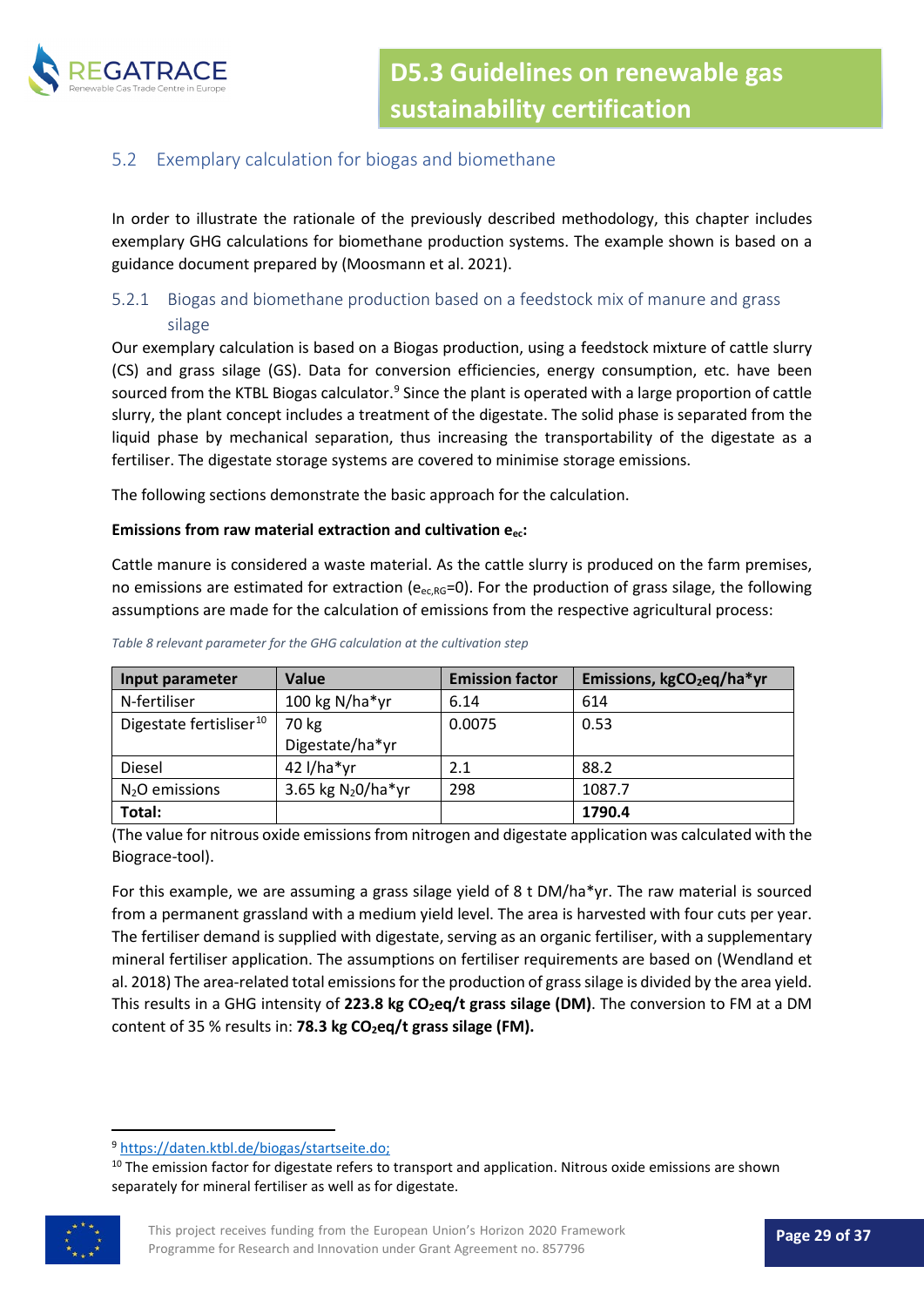

#### **Emissions from transport and distribution of raw materials etd**

Since the cattle slurry is produced on the farm, the emissions for the transport of raw materials only have to be calculated for the purchased grass silage. The calculation is based on the following assumptions:

| Parameter                    | Value | Unit |
|------------------------------|-------|------|
| Transport distance, loaded   | 10    | km   |
| Transport distance, unloaded | 10    | km   |
| Fuel consumption, loaded     | 0.49  | 1/km |
| Fuel consumption, unloaded   | 0.25  | /km  |

A truck with a loading capacity of 24 t is used to transport the feedstock to the conversion plant. The emission factor for diesel is 2.1 kg  $CO<sub>2</sub>$ eg/l. The emissions associated with transporting the grass silage are calculated as follows:

$$
e_{td,GS} = \frac{\left(10 \text{ km} \times 0.49 \frac{l}{km} + 10 \text{ km} \times 0.25 \frac{l}{km}\right) \times 2.1 \frac{\text{kgCO}_2\text{eq}}{l}}{24 \text{ t}} = 0.65 \frac{\text{kgCO}_2\text{eq}}{\text{t FM}}
$$

#### **Emission savings from improved agricultural management practices esca**

As the plant operator uses cattle slurry, he is entitled to claim a bonus of 45 g  $CO<sub>2</sub>eq/MI$  (as indicated in the respective RED II default value). Therefore, the following values are included in the equation:

 $e_{\text{sea.CS}}$  = 45 g CO<sub>2</sub>eq/MJ  $e_{sca,CS}$  = 0 g CO<sub>2</sub>eq/MJ

The bonus for the use of manure is given in the unit g CO<sub>2</sub>eq/MJ manure (**equivalent to 54 kg CO<sub>2</sub>eq/t FM**).

#### **Emissions from processing**

Starting with the emissions from processing, the remaining sub-processes are no longer accounted for on a raw material-specific basis, but based on a substrate mix instead. For the calculation of emissions from the biogas process, further key figures are required, some of which can be taken from the output table of the KTBL calculator. The total substrate input of 80,000 tonnes per year includes 60,000 tonnes of cattle slurry and 20,000 tonnes of grass silage.

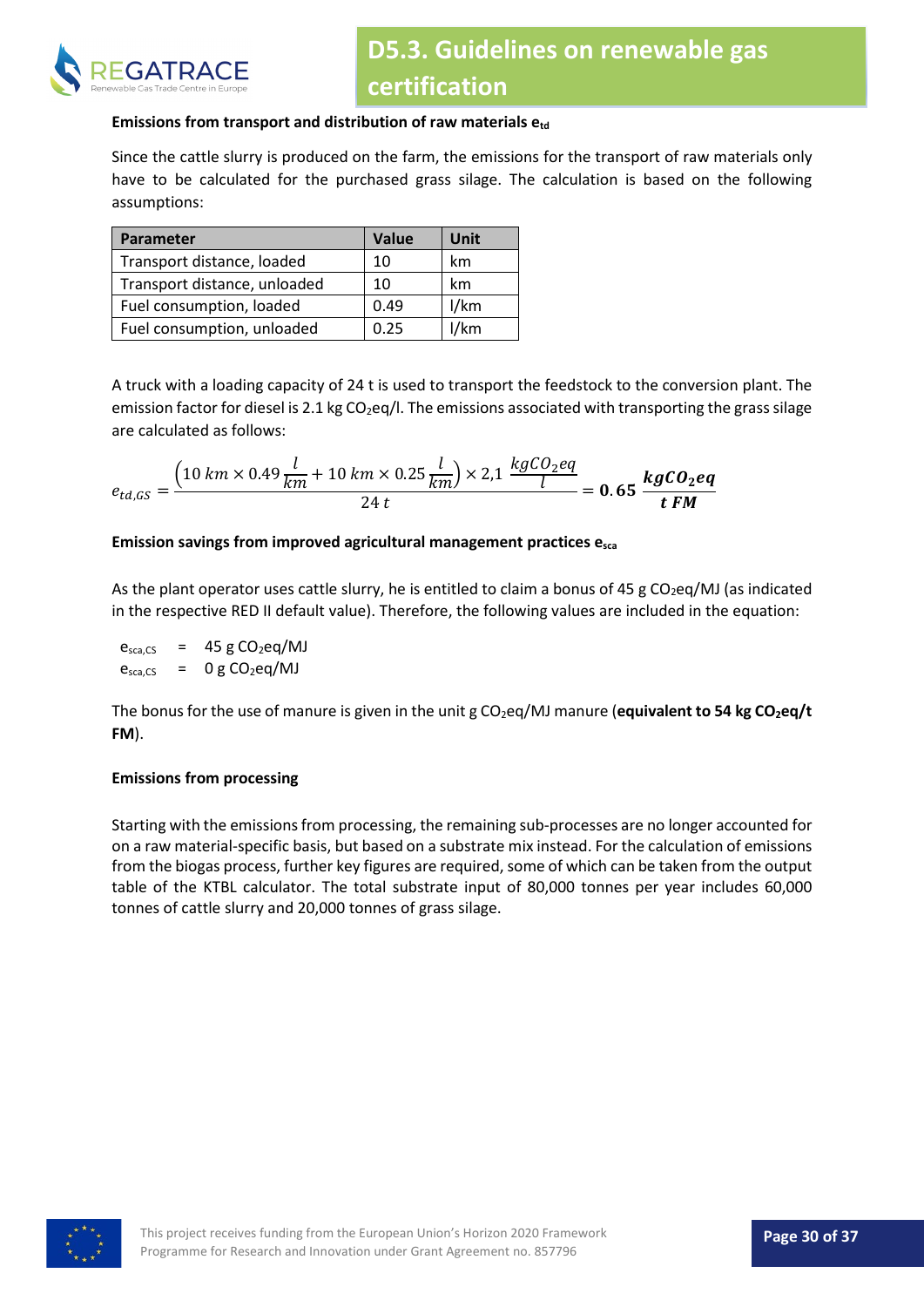

*Table 9 main technical parameters of the illustrative biogas and biomethane productions*

| <b>Fermentation and yields</b>           |                              |  |
|------------------------------------------|------------------------------|--|
| <b>Feedstocks</b>                        | 80,000 t/yr                  |  |
| Feedstock input (DM)                     | 11.2 % of the FM             |  |
| Feedstock input organic dry matter (oDM) | 84.4 % of the FM             |  |
| Raw biogas production                    | 3,628,800 m <sup>3</sup> /yr |  |
| of which biomethane                      | 2,059,344 m <sup>3</sup> /yr |  |
| Energy content                           |                              |  |
| Raw gas (Hi,n)                           | 20,531,662 kWh / yr          |  |
| <b>CHP</b>                               |                              |  |
| Electrical power                         | 450 kW <sub>el</sub>         |  |
| <b>Electrical efficieny</b>              | 39.8%                        |  |
| <b>CHP losses</b>                        | 1.0%                         |  |
| Thermic capacity                         | 513 kWth                     |  |
| <b>Thermic efficiency</b>                | 43.7%                        |  |
| <b>Feed in amount of electricity</b>     | 3,742,200 kWhel/yr           |  |
| Produced amount of heat                  | 4,306,680 kWhth/yr           |  |
| <b>Biogas upgrading</b>                  |                              |  |
| Raw gas input                            | 1,949,862 m <sup>3</sup> /a  |  |
| Methane slip and emissions               | 1.1% of production           |  |
| Methane content product gas              | 98%                          |  |
| Electricity demand                       | 0.23 kWh/ $m3$ raw gas       |  |
| Product gas production (biomethane)      | 1,116,709 m <sup>3</sup> /yr |  |
| <b>Feed in biomethane</b>                | 11,133,589 kWh/yr            |  |

#### **Emissions from processing - biogas production ep1**

Based on these overall characteristics of the biogas and biomethane production, the data from the following table were used to calculate the emissions from biogas production. The electricity demand was assumed to be 0.1 kWh/m<sup>3</sup> raw gas. The process heat is provided by the biogas CHP unit. Emissions from the CHP unit, namely CH4 and N2O result. Finally, we assumed direct emissions from biogas leakage in a range of 1% of annual production.

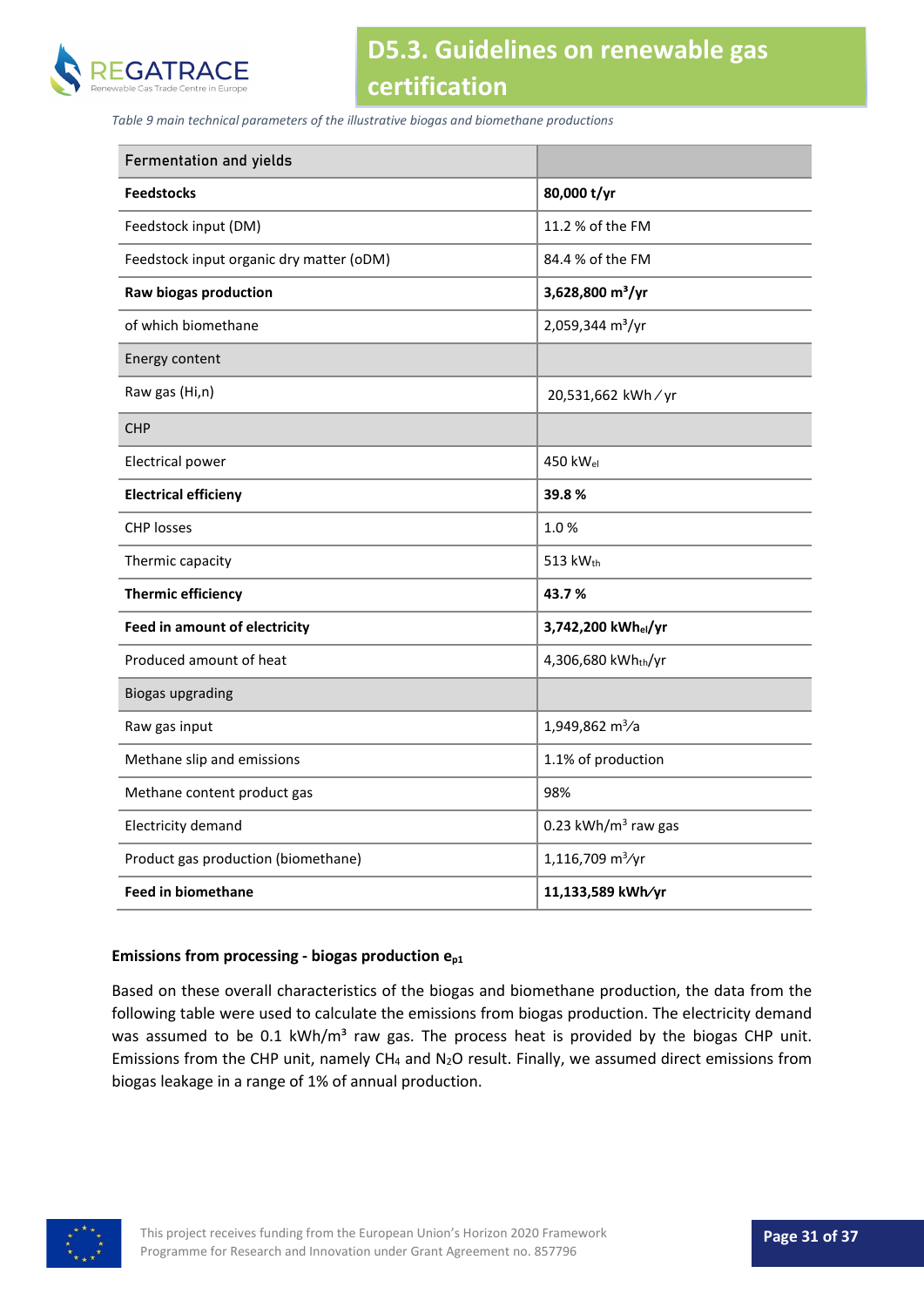

*Table 10 Assumptions biogas production – example* 

| <b>Parameter</b>        | Value and unit               | <b>Emission factor</b>      | Emissions in kg CO <sub>2</sub> eq/yr |
|-------------------------|------------------------------|-----------------------------|---------------------------------------|
| Electricity consumption | 362,880 kWh/yr <sup>11</sup> | $0.47$ kg $CO2$ eg/kWh      | 17,055                                |
| Process heat            | 3.629.459 MJ/a               | $0.00246$ kg $CO2$ eq/MJ    | 8,928                                 |
| Methane leakeage        | 13,530 kg/a                  | 25 kg CO <sub>2</sub> eq/kg | 33,8250                               |
| Sum                     |                              |                             | 364,234                               |

#### Emissions from Processing – Biogas upgrading e<sub>p2</sub>

The biogas produced is subsequently upgraded to biomethane. The electricity demand for this step, as indicated in table xx is sourced from the electricity grid. The methane slip is assumed to be 0.1 %. (all assumptions were taken from the KTBL model).

*Table 11 main parameters biogas upgrading* 

| <b>Parameter</b>   | Value and unit | <b>Emission factor</b>           | Emissions, in $kg CO2eq/ a$ |
|--------------------|----------------|----------------------------------|-----------------------------|
| Electricity demand | 448,468 kWh/a  | $0.47$ kg CO <sub>2</sub> eq/kWh | 210,780                     |
| Methane slippage   | 734 kg/a       | 25 kg CO <sub>2</sub> eq/kg      | 18,350                      |
| Sum                |                |                                  | 229,130                     |

The calculation of emissions for both processing steps per functional unit of biomethane is conducted considering the specific biomethane yield:

$$
e_{p2} = \frac{(364,234 + 229,130) \frac{kgCO_2eq}{yr}}{40,080,919 \frac{MJ. Biomethane}{yr}} \times 1000 = 14.8 \frac{g CO_2eq}{MJBiomethane}
$$

#### **Emissions from processing – Grid injection ep3**

The biomethane produced undergoes further processing before being fed into the natural gas grid. At the injection station, the gas is compressed to increase the pressure above the pressure of the gas grid and thus enable it to be fed into the grid. This is done with a compressor. Furthermore, the gas is odorised. In this example, it is assumed that due to the high product gas quality from the amine scrubbing, no calorific value adjustment by adding additional gases is necessary. Odourisation is also not included in our calculation. The emissions to be balanced consequently depend on the energy demand of the biomethane compression:

#### *Table 12 Emissions electricity demand compression*

| <b>Parameter</b>   | <b>Value</b>                | <b>Emission factor</b> | Emissions, in kg $CO2$ eq/ a |
|--------------------|-----------------------------|------------------------|------------------------------|
| Electricity demand | $0.0025$ kWh/m <sup>3</sup> | $0.47$ kg $CO2$ eq/kWh | 1312                         |

<span id="page-31-0"></span><sup>&</sup>lt;sup>11</sup> For the electricity demand of biogas production, we assumed a value of 0.1 kWh/m<sup>3</sup> raw gas (FNR Guideline Biogas)

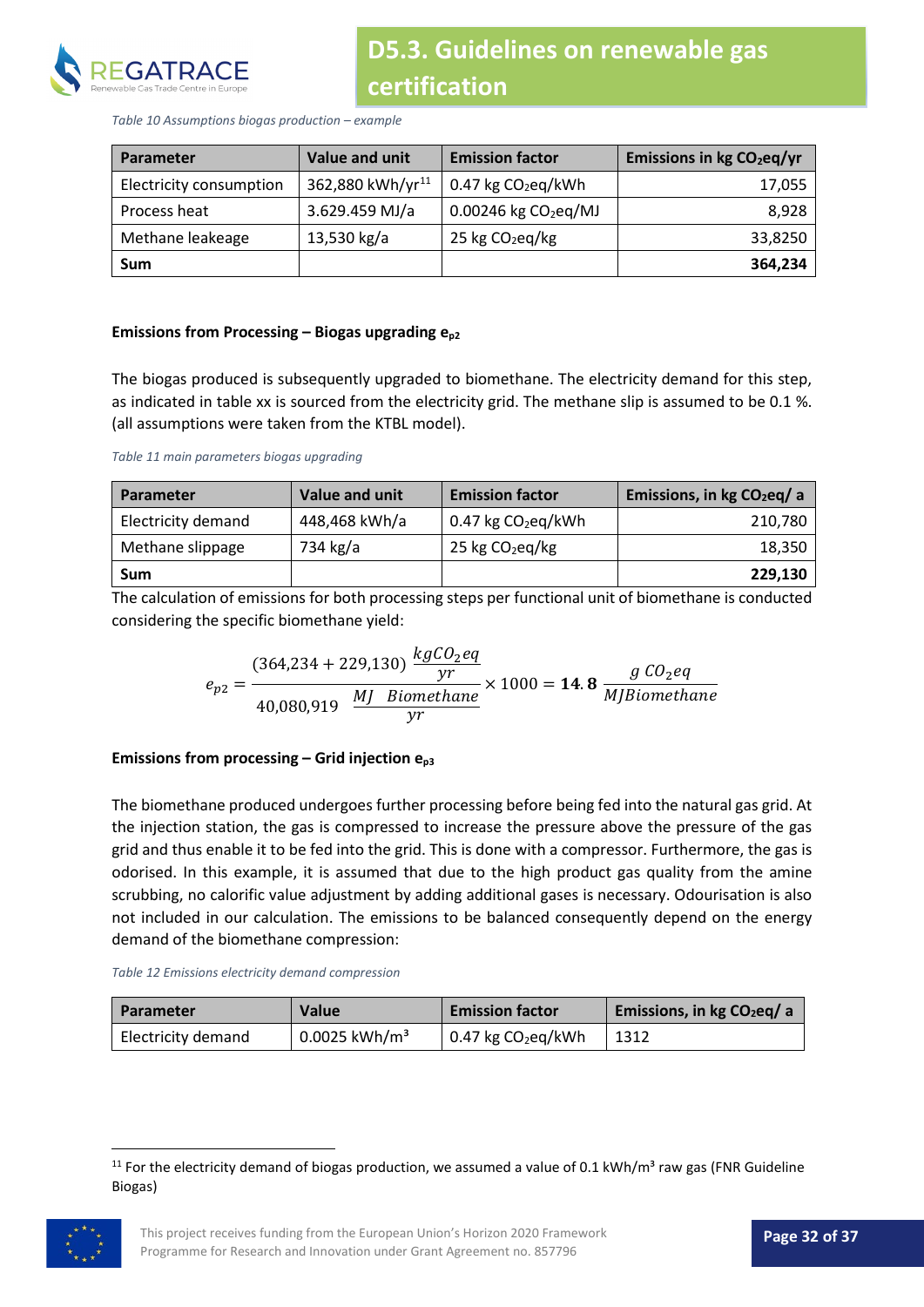

$$
e_{p3} = \frac{1312 \frac{kgCO_2eq}{yr}}{400,809,919 \frac{MJBiomethane}{yr}} \times 1000 = \textbf{0.03} \frac{g\ CO_2eq}{MJBiomethane}
$$

#### Emissions from transport of biomethane in the gas grid  $e_{td2}$

Emissions from gas losses during transportation in a gas grid have been assumed based on (Vogt 2008). According to this publication, 0.08% of the gas which was fed in to the grid is assumed to be emitted:

*Table 13 Emissions biomethane transport*

| <b>Parameter</b>                                     | <b>Value</b>                      | <b>Emission factor</b>            | Emissions, in $kg CO2eq/ a$ |
|------------------------------------------------------|-----------------------------------|-----------------------------------|-----------------------------|
| (Bio-)methane<br>emissions                           | 587 kg CH <sub>4</sub> /a         | 25 kg $CO2$ eq/kg CH <sub>4</sub> | 14,674                      |
| $e_{td2}$<br>$400,809,919$ $\overline{MJBiomethane}$ | $\frac{g\ CO_2 eq}{MJBiomethane}$ |                                   |                             |

#### **Calculation of total emissions of biomethane**

As a first step, in order to calculate the total GHG emissions, we are converting the emissions from biomass cultivation and transport to the functional unit of 1 MJ biomethane.

For the emissions from cultivation, this is done by multiplying the calculated result per tonne of fresh matter grass silage by the annual amount of grass silage used. The result is divided by the energy content of the biomethane produced.

The similar approach is taken for the calculation of the credit from the use of manure and the emissions from the transport of grass silage to the biogas pant.

Finally, for our example the total emissions for the complete supply chain are calculated as follows:

$$
E_{Biomethane} = e_{ec} + e_{sca} + e_{td1} + e_{p1} + e_{p2} + e_{p3} + e_{td2}
$$
  

$$
E_{Biomethan} = 39.1 + (-80.8) + 0.32 + 14.8 + 0.03 + 0.37 = -26.2 \frac{gCO_2eq}{MI}
$$

Using the comparators for biofuels (94 g  $CO<sub>2</sub>eq/MJ$ ) from the RED II, the emission savings are calculated as follows:

*GHG mitigation Biomethane* = 
$$
\frac{94 - (-26.2)}{94} \times 100 = 128\%
$$

#### <span id="page-32-0"></span>5.2.2 Concluding remarks for the exemplary calculation

For the operationalisation of the RED II requirements for biogas and biomethane, a number of tools and supportive elements have already been developed. Our exemplary has shown how the actual implementation of the RED II GHG calculation approach could look like for biogas and biomethane. However, the process of sustainability certification can be challenging for market actors and further

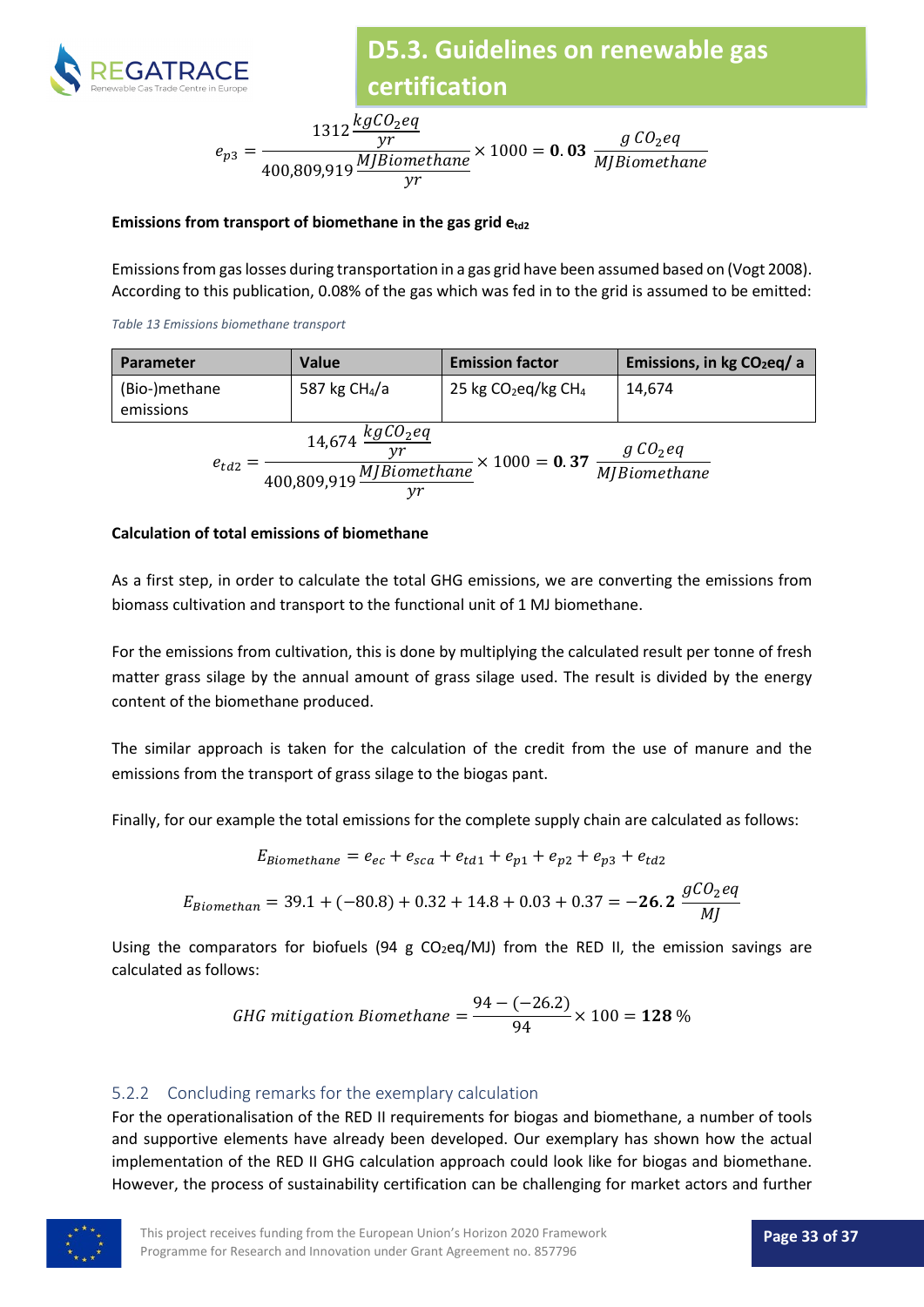

support and effort are needed to reduce unnecessary complications and costs, as well as fundamental differences between the available certification schemes. One important aspect in this regard is the availability of default values. Only a few default values for biogas and biomethane do exist, which means that individual calculations will be required in most cases. Especially the process of data collection can be challenging, since biogas and biomethane plants often work with a number of farmers and suppliers. Furthermore, the calculation of  $N<sub>2</sub>O$  emissions from fertiliser application is sitespecific and complex. Finally, the RED II methodology promotes the use of slurry and manure, as well as increases in soil organic carbon due to improved agricultural practices. Again, the calculation of these credits on an individual level is complex and related to a number of uncertainties in the process of auditing and certification.

Considering these aspects, the introduction of additional default values for the most relevant substrates and feedstocks on a NUTS 2 level in Europe, as well as additional tools (e.g., for the calculation of  $N_2O$  emissions) and guidelines (e.g. for the calculation of individual credits for manure/slurry and for improved agricultural practices), seems highly necessary. Scientific projects and industry initiatives can support the development of respective values, background info and tools during the upcoming implementation of the RED framework and the development of a robust certification system for renewable gases.

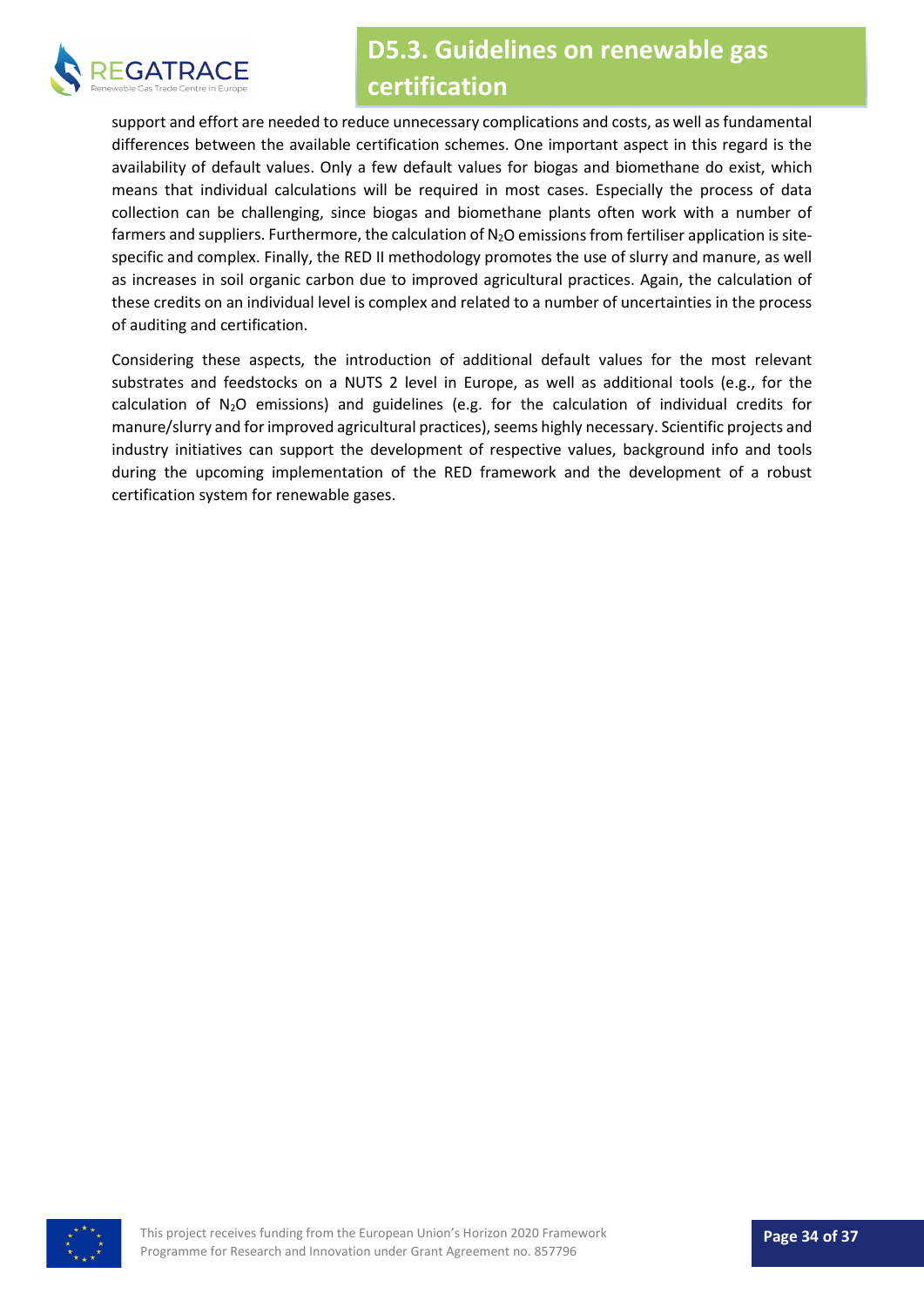

## **6 References**

BLE (2010): Guide to sustainable biomass production. Leitfaden nachhaltige Biomasseproduktion. Hg. v. Bundesanstalt für Landwirtschaft und Ernährung (BLE). Online verfügbar unter https://www.ble.de/SharedDocs/Downloads/DE/Klima-Energie/Nachhaltige-

Biomasseherstellung/LeitfadenNachhaltigeBiomasseherstellung.pdf? blob=publicationFile&v=1.

Bond, S. W.; Gül, T.; Reimann, S.; Buchmann, B.; Wokaun, A. (2011): Emissions of anthropogenic hydrogen to the atmosphere during the potential transition to an increasingly H2-intensive economy. In: *International Journal of Hydrogen Energy* 36 (1), S. 1122–1135. DOI: 10.1016/j.ijhydene.2010.10.016.

Derwent, Richard; Simmonds, Peter; O'Doherty, Simon; Manning, Alistair; Collins, William; Stevenson, David (2006): Global environmental impacts of the hydrogen economy. In: *IJNHPA* 1 (1), S. 57. DOI: 10.1504/IJNHPA.2006.009869.

Derwent, Richard G.; Stevenson, David S.; Utembe, Steven R.; Jenkin, Michael E.; Khan, Anwar H.; Shallcross, Dudley E. (2020): Global modelling studies of hydrogen and its isotopomers using STOCHEM-CRI. Likely radiative forcing consequences of a future hydrogen economy. In: *International Journal of Hydrogen Energy* 45 (15), S. 9211–9221. DOI: 10.1016/j.ijhydene.2020.01.125.

Europäische Kommission (2010): Beschluss der Kommission vom 10. Juni 2010 über Leitlinien für die Berechnung des Kohlenstoffbestands im Boden für die Zwecke des Anhangs V der Richtlinie 2009/28/EG (Bekannt gegeben unter Aktenzeichen K(2010) 3751). 2010/335/EU. In: *Amtsblatt der Europäischen Union* 10.06.2010.

Europäische Union (2018): RICHTLINIE (EU) 2018/ 2001 DES EUROPÄISCHEN PARLAMENTS UND DES RATES - vom 11. Dezember 2018 - zur Förderung der Nutzung von Energie aus erneuerbaren Quellen. RED II. In: *Amtsblatt der Europäischen Union* (L 328/82).

European Commission (2010): Communication from the Commission on the practical implementation of the EU biofuels and bioliquids sustainability scheme and on counting rules for biofuels. COM Communication 2010/C 160/02. Hg. v. EU COM.

European Commission: NOTE ON THE CONDUCTING AND VERIFYING ACTUAL CALCULATIONS OF GHG EMISSION SAVINGS VERSION 2.0. Online verfügbar unter https://ec.europa.eu/energy/sites/default/files/documents/note\_on\_ghg\_final\_update\_v2\_0.pdf.

European Commission (2018): Directive (EU) 2018/2001 of the European Parliament and of the Council of 11 December 2018 - on the promotion of the use of energy from renewable sources (recast). RED 2.

European Commission (2021): Commission implementing regulation (EU) …/… on rules to verify sustainability and greenhouse gas emissions saving criteria and low indirect land-use change-risk criteria, vom Draft. Online verfügbar unter https://eur-lex.europa.eu/legalcontent/EN/ALL/?uri=PI\_COM:Ares(2021)4234307.

European Commission. Joint Research Centre. (2017): Solid and gaseous bioenergy pathways. Input values and GHG emissions : calculated according to the methodology set in COM(2016) 767: Publications Office.

European University Institute. (2021): Renewable hydrogen and the "additionality" requirement. Why making it more complex than is needed?: Publications Office.

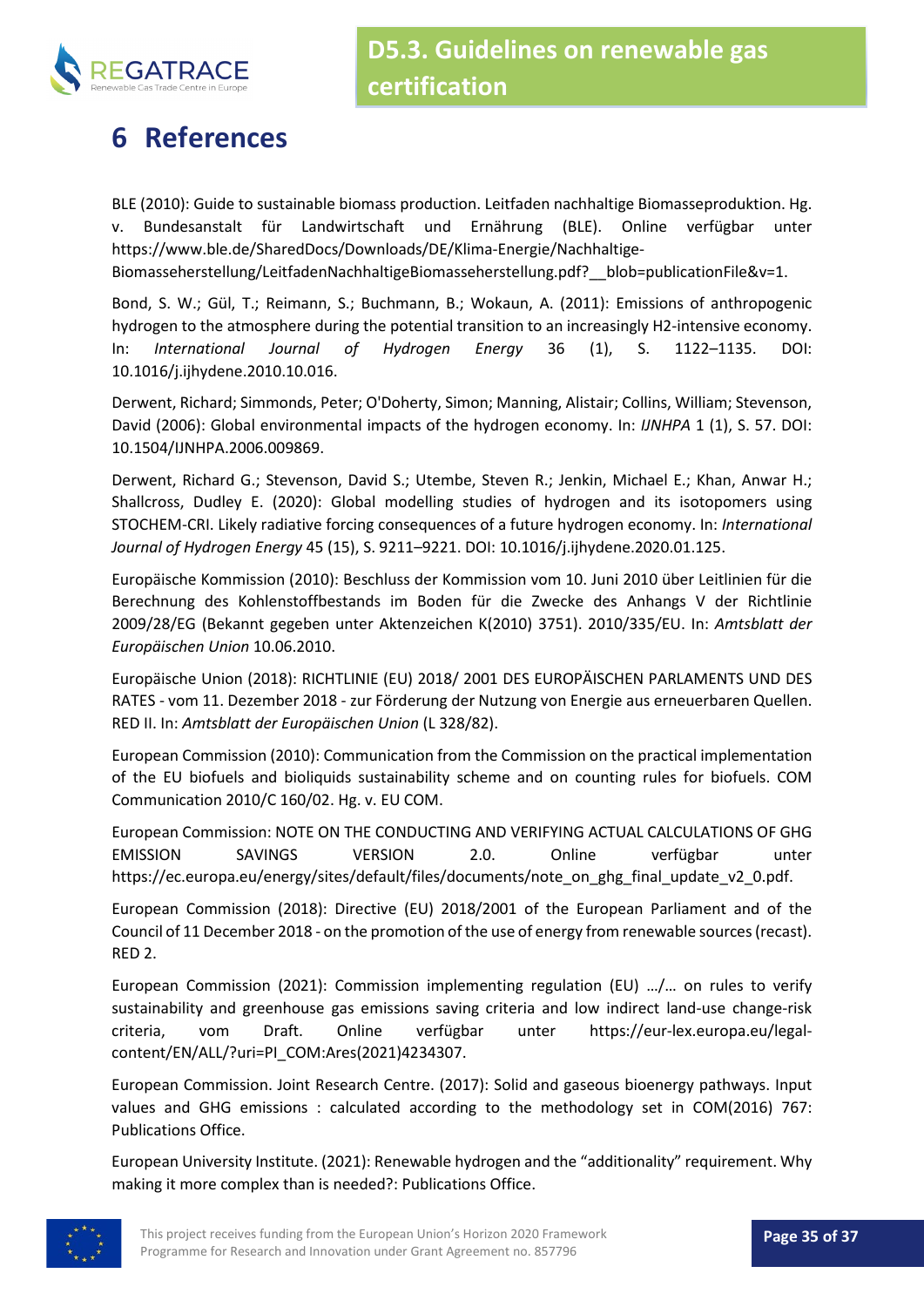

Giuntoli, Jacopo; Agostini, A.; Edwards, R.; Marelli, L. (2017): JRC (2017) Solid and gaseous bioenergy pathways input values and GHG emissions. Calculated according to the methodology set in COM(2016) 767. Version 2. Hg. v. Joint Research Centre. Joint Research Centre. Luxembourg.

IPCC (2006): 2006 IPCC Guidelines for National Greenhouse Gas Inventories. Chapter 11: N2O Emissions from Managed Soils, and CO2 Emissions from Lime and Urea Application. Prepared by the National Greenhouse Gas Inventories Programme. Hg. v. Institute for Global Environmental Strategies (IGES). The Intergovernmental Panel on Climate Change (IPCC). Hayama, Japan. Online verfügbar unter https://www.ipcc-nggip.iges.or.jp/public/2006gl/index.html, zuletzt geprüft am 17.02.2021.

IPCC (2019): 2019 Refinement to the 2006 IPCC Guidelines for National Greenhouse Gas Inventories. Chapter 11: N2O Emissions from Managed Soils, and CO2 Emissions from Lime and Urea Application. Hg. v. IPCC. Intergovernmental Panel on Climate Change. Switzerland. Online verfügbar unter https://www.ipcc-nggip.iges.or.jp/public/2006gl/index.html, zuletzt geprüft am 17.02.2021.

ISEAL Alliance (2016): Chain of custody models and definitions. A reference document for sustainability standards systems, and to complement ISEAL's Sustainability Claims Good Practice Guide. Online verfügbar unter https://www.isealalliance.org/sites/default/files/resource/2017- 11/ISEAL Chain of Custody Models Guidance September 2016.pdf.

KTBL (2020): Wirtschaftlichkeitsrechner Biogas. Version : Kuratorium für Technik und Bauwesen in der Landwirtschaft e.V. Online verfügbar unter https://daten.ktbl.de/biogas/startseite.do#start, zuletzt geprüft am 15.06.2020.

Luecke, FabioBozzolo; Chanika, Mawani; Majer, Stefan; Fritsche, Uwe; Gress, Hans Werner; Boyce, Caoimhe; Monaghan, Rory (2022): Status and perspectives of non-biogenic renewable gases. Synthesis Report of Work package 2 of the IEA Bioenergy Intertask project Renewable Gases: Deployment, markets and sustainable trade. Hg. v. IEA Bioenergy. Online verfügbar unter https://www.ieabioenergy.com/wp-content/uploads/2022/03/IEA-Bioenergy-Renewable-Gas-Intertask-WP2-Synthesis-report\_2022.pdf.

Majer, Stefan; Oehmichen, Katja; Moosmann, David; Schindler, Harry; Sailer, Katharina; Matosic, Milenko et al. (2021): Assessment of integrated concepts and identification of key factors and drivers. REGATRACE DeliverableD5.1. Online verfügbar unter https://www.regatrace.eu/wpcontent/uploads/2021/04/REGATRACE-D5.1.pdf.

Majer, Stefan; Oehmichen, Katja (DBFZ); Kirchmeyr, Franz (AKB); Scheidl, Stefanie (EBA) (2016): Calculation of GHG emission caused by biomethane.

Moosmann, David; Oehmichen, Katja; Majer, Stefan; Rensberg, Nadja (2021): Leitfaden zur Treibhausgasbilanzierung von Energie aus Biogas und Biomethan für die Nachhaltigkeitszertifizierung unter der RED II. Ergebnisse aus dem Verbundvorhaben ZertGas. Hg. v. DBFZ. Online verfügbar unter file:///C:/Users/smajer/AppData/Local/Temp/Broschuere\_Zertgas-6.pdf.

Oehmichen, Katja; Naumann, Karin; Postel, Jan; Drache, Christian; Braune, Maria; Gröngröft, Arne et al. (2015): Technical and methodological basics of GHG balancing of biomethane. Hg. v. DBFZ. Online verfügbar unter

https://www.dbfz.de/fileadmin/user\_upload/Referenzen/Broschueren/Handreichung\_Biomethane\_ englisch.pdf.

Sailer, Katharina; Matosic, Milenko; Reinholz, Toni; Königsberger, Stefanie; Wolf, Andreas; Keuschnig, Franz et al. (2021): Guidelines for the Verification of Cross-Sectoral Concepts. REGATRACE Deliverable 4.1. DENA. Online verfügbar unter https://www.regatrace.eu/wpcontent/uploads/2021/02/REGATRACE-D4.1.pdf.